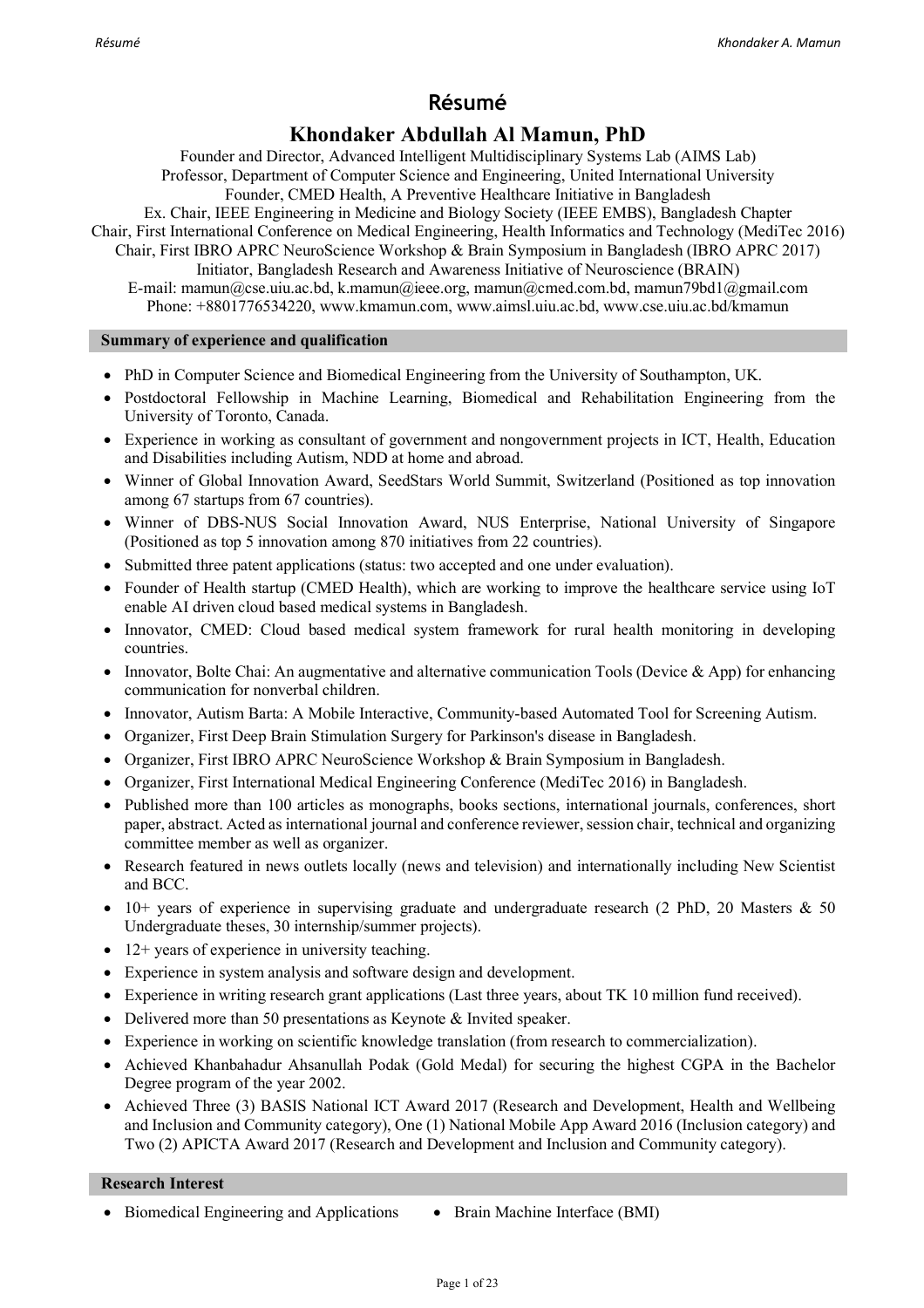- Human Computer Interaction (HCI)
- Computational Neuroscience and Neural Engineering
- Biomedical Signal & Image Processing
- Pattern Recognition & Machine Learning
- ICT to Empower Disables
- Rehabilitation Engineering

## **Teaching Interest**

- Biomedical Engineering **:**
- Bioengineering Innovation and Design
- Human Centered Design
- Health Informatics and Telemedicine
- Artificial Intelligence
- Data Mining
- Research Methodology
- Pattern Recognition
- Human Machine Interface Systems
- Access communication & Assistive Technologies
- Feature Extraction & Classification of Bio-signals
	- Mobile Technology for Healthcare Applications
	- Intelligent Systems
	- Education Quality Management
	- Distance Learning and Technology Enhanced Leaning
	- Disabilities and Inclusion
		- Biomedical Applications of Signal Processing
		- Assistive Technologies
		- Bioinformatics
		- Intelligent systems
		- Machine Learning
		- Rehabilitation Engineering
		- Systems Neuroscience
		- Knowledge Transfer and Entrepreneurship
		- Society, Environment, Engineering Ethics

## **Education**

**PhD** Computer Science and Biomedical Engineering, University of Southampton, UK, 2012**.**

## Dissertation: **Pattern Identification of Movement Related States in Biosignals**

Supervisor: Prof. Shouyan Wang, University of Southampton, UK, Currently, Director of Biomedical Electrnonics Department, Suzhou Institute of Biomedical Engineering and Technology, Chinese Academy of Sciences, China

Examiner: Prof. John Stein, University of Oxford, UK and Chair, Dyslexia Research Trust, UK

- Dr. David Simpson, University of Southampton, UK
- **MSc** Computer Science and Engineering, Bangladesh University of Engineering and Technology (BUET), Dhaka, Bangladesh, 2007.

Dissertation: **Memory Efficient Data Structure for Static Huffman Tree**

Supervisor: Prof. Md. Mostofa Akbar, Bangladesh University of Engineering and Technology, Bangladesh

**BSc** Computer Science and Engineering, Ahsanullah University of Science and Technology (AUST), Dhaka, Bangladesh, (Ranked First in order of merit), 2002.

## Dissertation: **Architecture of Enterprise Resource Planning (ERP) for a Group of Companies**

Supervisor: Dr. Tamjidul Hoque, University of New Orleans, USA.

## **Work Experience**

| Jun $2018 -$ to date | United International University (UIU), Dhaka, Bangladesh.                                                                                                                                                                                                              |
|----------------------|------------------------------------------------------------------------------------------------------------------------------------------------------------------------------------------------------------------------------------------------------------------------|
|                      | Professor, Department of Computer Science & Engineering (CSE)<br>Founder and Director, AIMS Lab (Advanced Intelligent Multidisciplinary Systems Lab)                                                                                                                   |
|                      | Duties:                                                                                                                                                                                                                                                                |
|                      | - Responsible for teaching and tutoring Graduate and Undergraduate courses, supervising<br>student theses/projects, assessing course works and lab reports, course curriculum<br>development, advising students as well as involved in different administrative roles. |
|                      | - Responsible for managing the research of AIMS Lab, establishing new research and<br>Project initiatives and knowledge translation. More details can be found in the Annual<br>Report of AIMS Lab.                                                                    |
|                      | <b>Courses Taught:</b>                                                                                                                                                                                                                                                 |
|                      | Data Structures and Algorithms, Programming Language (C, C++, Matlab), Pattern<br>Recognition, Software Development Lab, Research Methodology and Technical<br>Writing, Human Computer Interaction, Advanced Intelligent Systems, Building a<br>Tech Startup.          |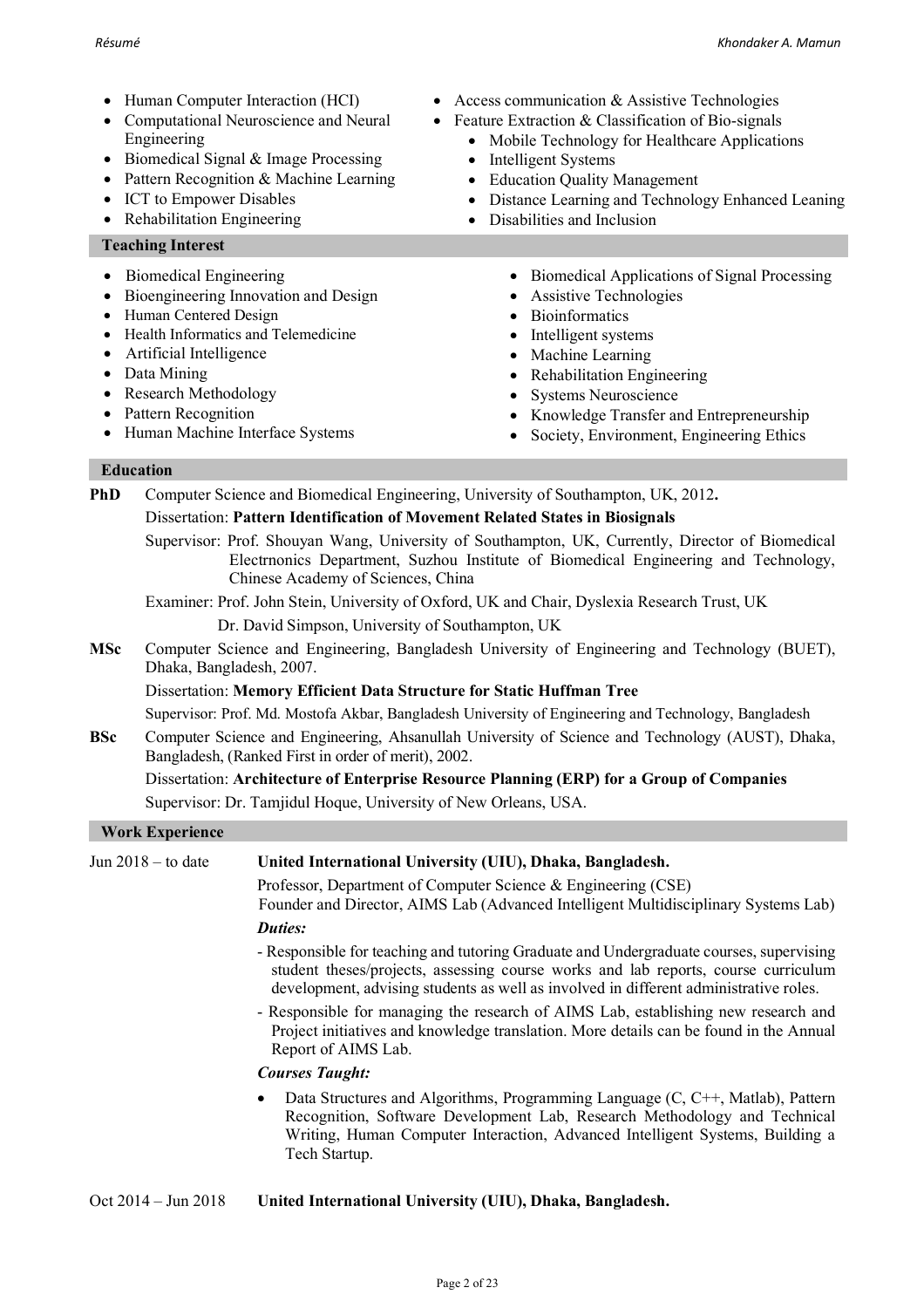Associate Professor, Department of Computer Science & Engineering (CSE) Founder and Director, AIMS Lab (Advanced Intelligent Multidisciplinary Systems Lab)

## *Duties:*

- Responsible for teaching and tutoring Graduate and Undergraduate courses, supervising student theses/projects, assessing course works and lab reports, course curriculum development, advising students as well as involved in different administrative roles.
- Responsible for managing the research of AIMS Lab, establishing new research and Project initiatives and knowledge translation. More details can be found in the Annual Report of AIMS Lab.

## *Courses Taught:*

• Data Structures and Algorithms, Programming Language (C, C++, Matlab), Pattern Recognition, Software Development Lab, Research Methodology and Technical Writing, Human Computer Interaction, Advanced Intelligent Systems.

## May 2012 – Jul 2014 **University of Toronto, Toronto, Ontario, Canada**

Postdoctoral Research Fellow, Institute of Biomaterials and Biomedical Engineering (IBBME), Postdoctoral Research Fellow (Cross appointment), Holland Bloorview Kids Rehabilitation Hospital (Canada's largest children's rehabilitation teaching hospital), Toronto, Canada.

#### *Duties***:**

- Responsible for researching on projects related to Rehabilitation, Bio-Intelligent Systems, Medical Diagnostic Devices, Signal Processing, Machine Learning, Assistive Technologies and Brain Machine Interfaces.
- Teaching and supervising Graduate and Undergraduate students.
- Writing reports, research papers and developing research grant applications.

#### *Courses Taught:*

• Signal Processing, Pattern Classification, Assistive Technologies, Matlab.

#### *Projects***:**

- Development and evaluation of accelerometry based swallowing impairment (dysphagia) detection (healthy vs. pathological) device (Aspirometer).
- Investigation of handwriting kinetics and kinematics for the application of biometric authentication.
- Design and development of tongue movement accelerometer based HMI for access Communications.
- Investigation to identify biomarkers based on physiological responses of youth with severe disabilities for defining optimal environments.
- Dynamic topographic visualization and quantification of a multichannel surface EMG grid array for medical diagnostic applications.
- Design and evaluation of a hands-free EMG-controlled pitch modulation for the Electrolarynx.
- Design and evaluation of transcranial doppler (TCD) ultrasonography driven online brain computer interface.
- Design and evaluation of selective auditory attention via transient evoked otoacoustic emissions for developing HMI for access communication device.
- Smart Autism and Autism Express: An automated tools for Autism screening to **Intervantion**

# Jun 2006 – Oct 2014 **Ahsanullah University of Science and Technology (AUST), Dhaka, Bangladesh.**

Assistant Professor, Department of Computer Science & Engineering (CSE) *Duties:*

- Responsible for teaching and tutoring undergraduate courses, supervising student theses/projects, assessing course works and lab reports, course curriculum development, advising students as well as involved in different administrative roles.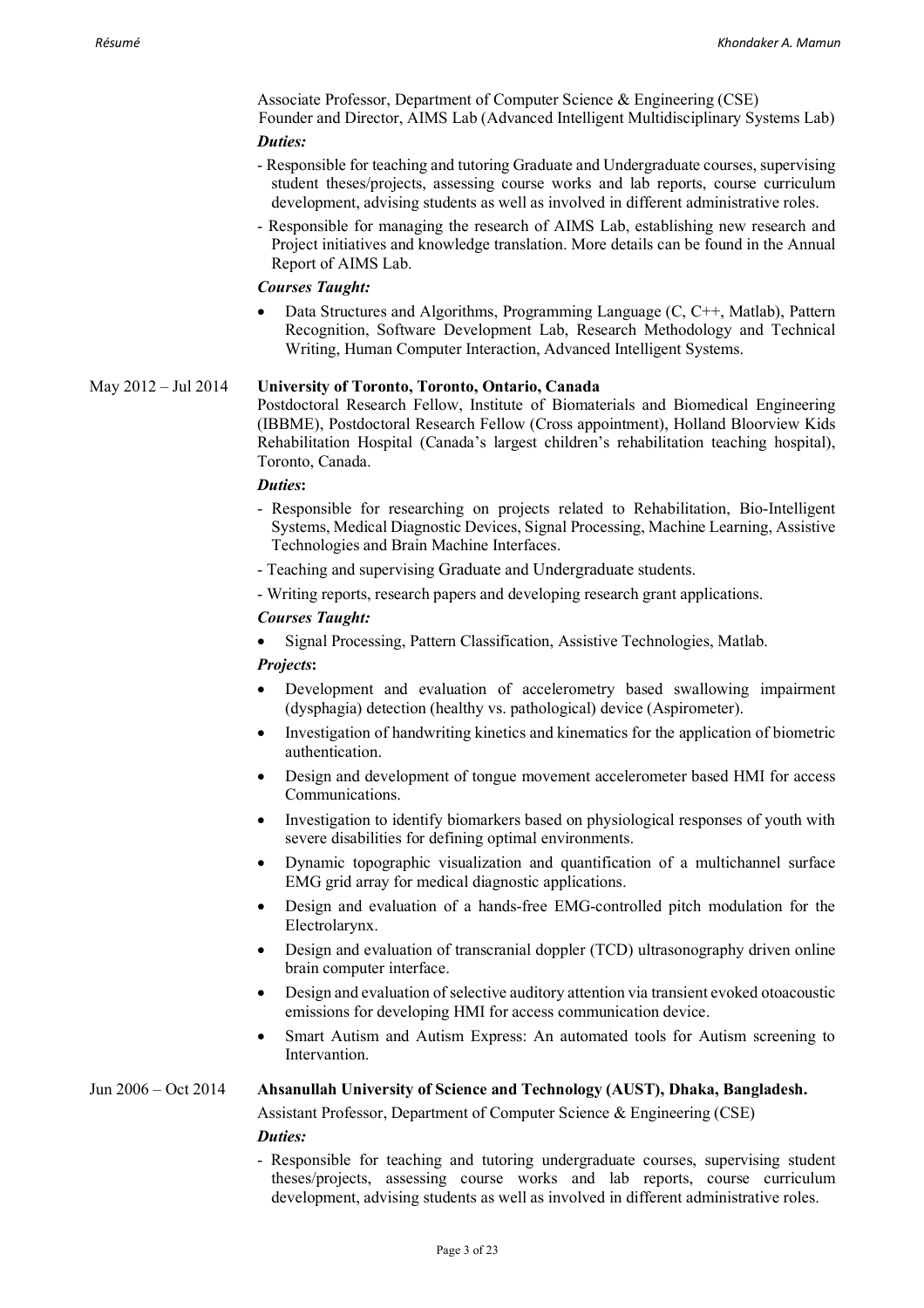|                     | <b>Courses Taught:</b>                                                                                                                                                                                                                                                                                                                                     |
|---------------------|------------------------------------------------------------------------------------------------------------------------------------------------------------------------------------------------------------------------------------------------------------------------------------------------------------------------------------------------------------|
|                     | Data Structures and Algorithms, Programming Language $(C, C++)$ , Computer<br>Networks, Numerical Methods, Discrete Mathematics, Digital Logic and System<br>Design, Information System Design, Software Development Lab.                                                                                                                                  |
| Oct 2009 - Jul 2012 | University of Southampton, Southampton, Southampton, UK                                                                                                                                                                                                                                                                                                    |
|                     | Par-time Lecturer / Demonstrator, Faculty of Engineering and the Environments                                                                                                                                                                                                                                                                              |
|                     | <b>Duties:</b><br>- Responsible for teaching, assessing course works and tutoring students for a number of<br>courses.                                                                                                                                                                                                                                     |
|                     | <b>Courses Taught:</b>                                                                                                                                                                                                                                                                                                                                     |
|                     | Undergraduate level: Computing using Python, Modelling and Computing,<br>Algorithm                                                                                                                                                                                                                                                                         |
|                     | PhD level: Research methods and presentation skills<br>$\bullet$                                                                                                                                                                                                                                                                                           |
| Oct 2008 - Jul 2012 | University of Southampton, Southampton, Southampton, UK                                                                                                                                                                                                                                                                                                    |
|                     | PhD Research Student, Institute of Sound and Vibration Research                                                                                                                                                                                                                                                                                            |
|                     | Duties:                                                                                                                                                                                                                                                                                                                                                    |
|                     | - Performed research on biomedical signal processing and pattern classification for the<br>development of HMI and BMI.                                                                                                                                                                                                                                     |
|                     | Projects:                                                                                                                                                                                                                                                                                                                                                  |
|                     | Developed an efficient algorithm for translating tongue movement ear pressure<br>(TMEP) signals as command to establish communication for the individuals with<br>disabilities (assistive human machine interface).                                                                                                                                        |
|                     | Proposed novel neural decoding algorithm for identifying movement related states<br>$\bullet$<br>from deep brain local field potentials (LFPs) recorded through deep brain stimulation<br>(DBS) electrodes in the development of brain machine interface (BMI) to improve<br>therapeutic intervention (for Parkinson's disease) and neuro-rehabilitations. |
|                     | Developed an efficient feature selection strategy (Weighted Sequential Feature<br>Selection (WSFS)) to facilitate high dimensional small sample size biomedical signal<br>classification.                                                                                                                                                                  |
| Nov 2007 - Jul 2008 | King Saud University (KSU), Riyadh, Saudi Arabia.                                                                                                                                                                                                                                                                                                          |
|                     | Researcher, College of Computer and Information Sciences (CCIS)                                                                                                                                                                                                                                                                                            |
|                     | <b>Duties:</b>                                                                                                                                                                                                                                                                                                                                             |
|                     | - Responsible for researching on automatic speech recognition.                                                                                                                                                                                                                                                                                             |
|                     | - Teaching, assessing course works and tutoring undergraduate students.                                                                                                                                                                                                                                                                                    |
|                     | <b>Courses Taught:</b>                                                                                                                                                                                                                                                                                                                                     |
|                     | Control system, Signal processing and pattern classification, Programming language                                                                                                                                                                                                                                                                         |
|                     | Projects:<br>Investigation of automatic speech recognition for Arabic speech.                                                                                                                                                                                                                                                                              |
|                     | Investigation of automatic Arabic speaker identification system.<br>$\bullet$                                                                                                                                                                                                                                                                              |
|                     | Signal processing for improving automatic speech recognition.                                                                                                                                                                                                                                                                                              |
|                     |                                                                                                                                                                                                                                                                                                                                                            |
| Apr 2003 – Jun 2006 | Ahsanullah University of Science and Technology (AUST), Dhaka, Bangladesh.                                                                                                                                                                                                                                                                                 |
|                     | Lecturer, Department of Computer Science & Engineering (CSE)<br><b>Duties:</b>                                                                                                                                                                                                                                                                             |
|                     | - Responsible for teaching and tutoring undergraduate courses, supervising student<br>projects, assessing course works and lab reports, course module and laboratory<br>development, advising students as well as involved in different administrative roles.                                                                                              |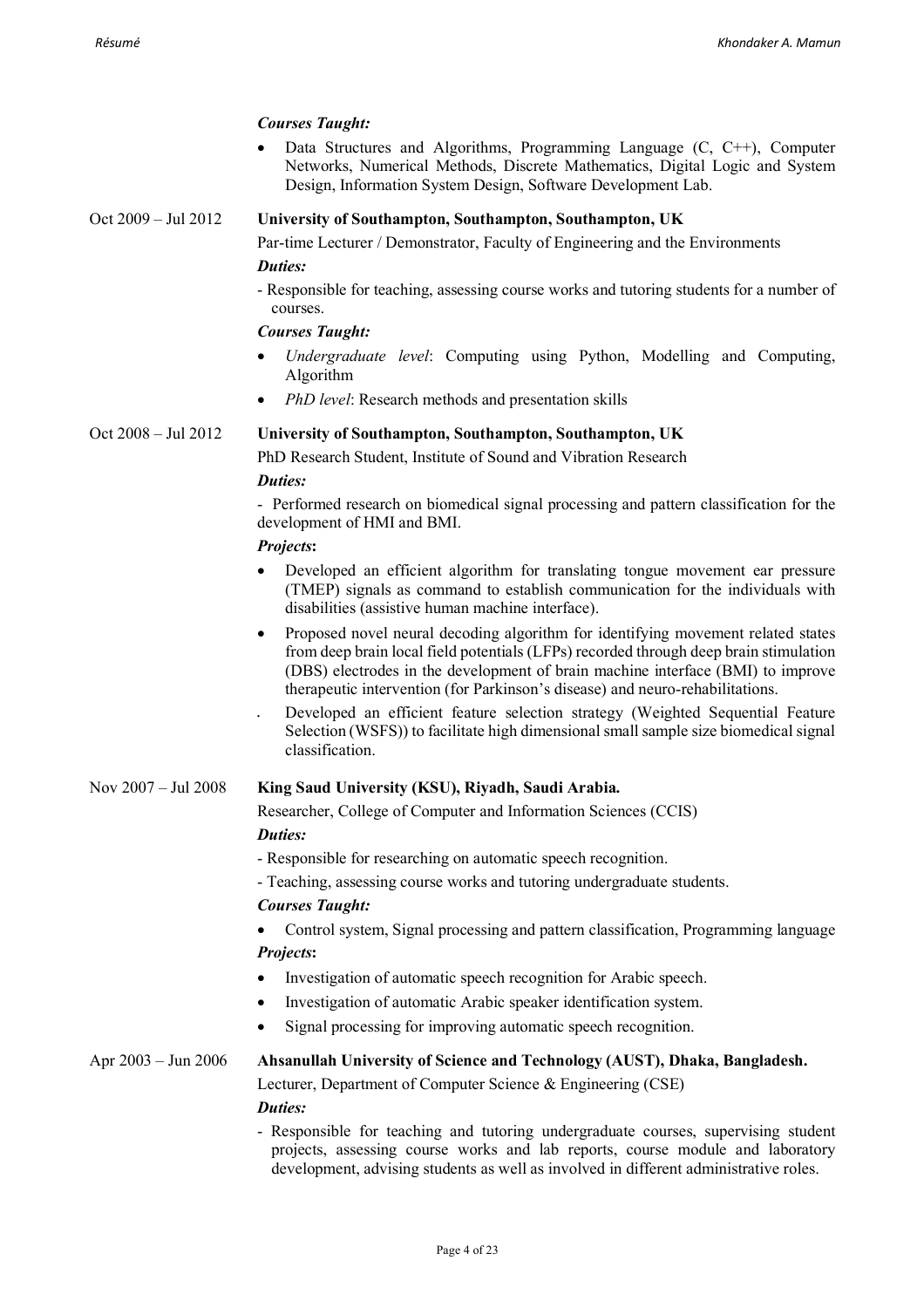## *Courses Taught:*

• Programming Language (C, C++), Computer Architecture, Numerical Methods, Discrete Mathematics, Digital Logic and System Design, Information System Design, Software Engineering, Database Management (Lab using Oracle).

## Oct 2002 – Apr 2003 **Ahsanullah University of Science and Technology (AUST), Dhaka, Bangladesh.** Lecturer (Part-time), Department of Computer Science & Engineering (CSE)

## *Duties:*

- Responsible for teaching, assessing course works and tutoring undergraduate students. *Courses Taught:*

• Programming Language (C, C++), Digital System Design

Oct 2004 – Oct 2007 **Ahsanullah University of Science and Technology (AUST), Dhaka, Bangladesh.**

CCNA Instructor (part-time), Cisco Networking Academy Program (CNAP). *Duties:*

- Worked as an instructor for Cisco Certified Network Associate (CCNA) course under Cisco Networking Academy Program (CNAP). Also worked as an active member for establishing Cisco Networking Academy Program and Cisco network laboratory at the AUST in collaboration with Cisco, USAID and the University. Involved in administrative role for CCNA student enrolment, teaching and certification.

## *Courses Taught:*

• Cisco Certified Network Associate (CCNA).

## Mar 2007 – Oct 2007 **United International University (UIU), Dhaka, Bangladesh.**

CCNA Instructor (part-time), Cisco Networking Academy Program (CNAP).

## *Duties:*

- Worked as an instructor for Cisco Certified Network Associate (CCNA) course under Cisco Networking Academy Program (CNAP). Also played key role to establish the Cisco Networking Academy Program at UIU in collaboration with Cisco and the University.

## *Courses Taught:*

• Cisco Certified Network Associate (CCNA).

## **Publications**

## **Books / Monographs / Book Sections:**

- 1. **K. A. Mamun**, "*Memory Efficient Data Structure for Static Huffman Tree*," Lambert Academic Publishing (LAP), 88 pages, ISBN: 978-3659135262, Amazon link: http://www.amazon.ca/Memory-Efficient-Structure-Static-Huffman/dp/3659135267.
- 2. B. Ghali, **K. A. Mamun**, T. Chau, "*A Comparison of Handwriting Grip Kinetics Associated with Authentic and Well-Practiced Bogus Signatures*," published as book section in Artificial Intelligence Perspectives and Applications, Springer book Series: Advances in Intelligent Systems and Computing, vol. 347, pp. 257-266, 2015.
- 3. M. Islam, **K. A. Mamun**, M. Khan and H. Deng, "*A probabilistic neural network approach for prediction of movement and laterality from deep brain local field potentials*," published as book section in Modern Trends and Techniques in Computer Science (Part I: Artificial Intelligence), Springer book Series: Advances in Intelligent Systems and Computing, vol. 285, pp. 129-142, 2014.
- **4.** F. Anowar, M. A. Helal, S. Afroj, S. Sultana, F. Sarker and **K. A. Mamun**, "*A critical review on World University ranking in terms of top four ranking systems*," published as book section in New Trends in Networking, Computing, E-learning, Systems Sciences, and Engineering, K. Elleithy and T. Sobh (eds.), Lecture Notes in Electrical Engineering 312, DOI 10.1007/978-3-319-06764-3 72, Springer International Publishing Switzerland 2014.

## **Refereed Journal Papers:**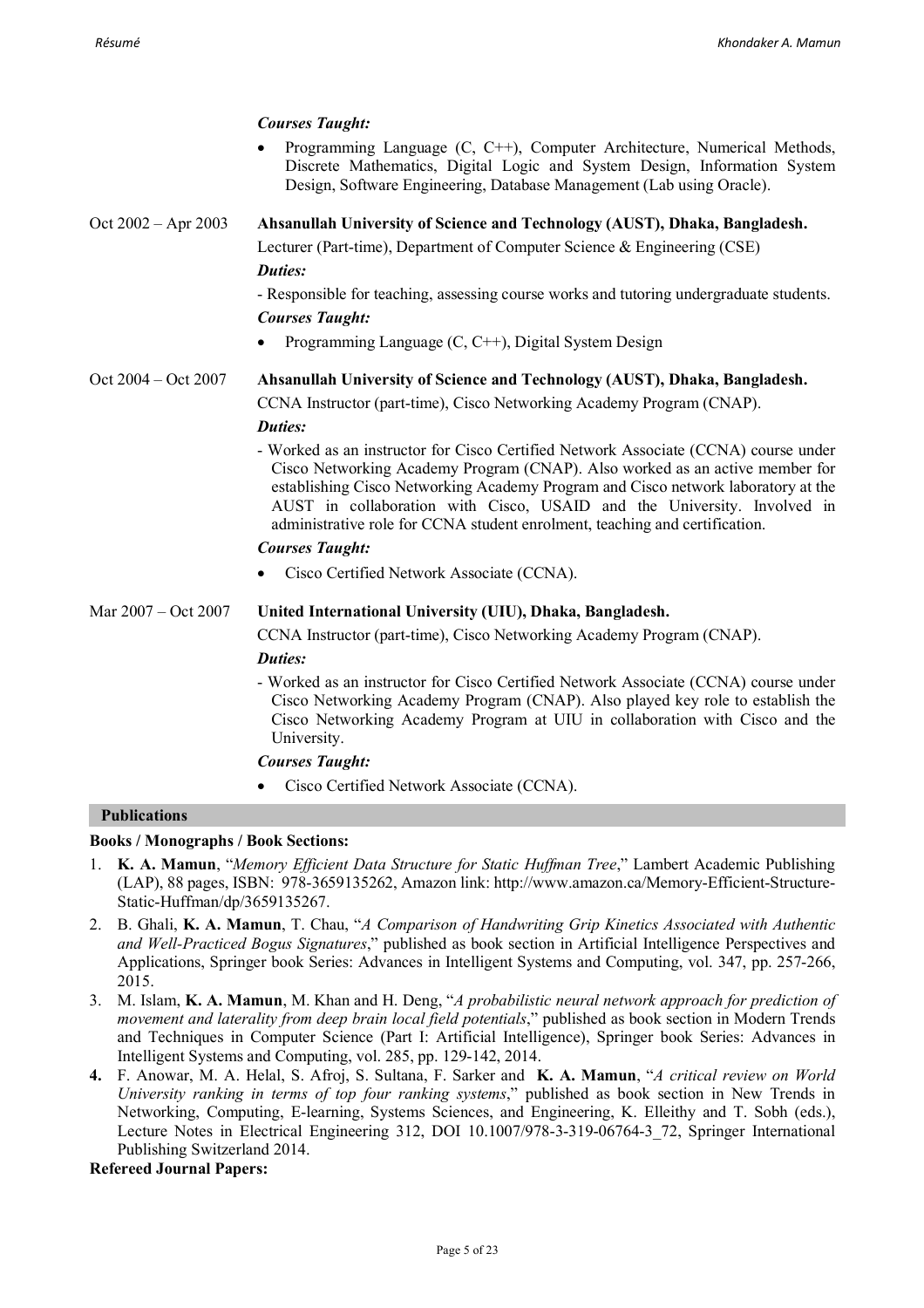- 1. M. S. Islam, **K. A. Mamun**, H. Deng, "Decoding of Human Movements Based on Deep Brain Local Field Potentials Using Ensemble Neural Networks," *Journal of Computational Intelligence and Neuroscience*, 2017, *Hindawi Publishing Corporation,* https://doi.org/10.1155/2017/5151895, *(Impact Factor: 1.215)*
- 2. K. Sailunaz, M. Al-Hussein, M. Shahiduzzaman, F. Anowar, **K. A. Mamun**, "CMED : Cloud based Medical System for Rural Health Monitoring in Developing Countries," *Journal of Computers & Electrical Engineering, 2016, Elsevier (Impact Factor: 0.817).*
- *3.* M. Mohaimenuzzaman, S. M. M. Rahman, G. Muhammad, and **K. A. Mamun**, "Enhancing Safety in Water Transport System based on Internet of Things for Developing Countries," *International Journal of Distributed Sensor Networks, 2016, Hindawi Publishing Corporation (Impact Factor: 0.665).*
- 4. **K. A. Mamun**, M. AlHussein, K. Sailunaz and M. S. Islam, "Cloud Based Framework for Parkinson's Disease Diagnosis and Monitoring System for Remote Healthcare Applications," *Journal of Future Generation Computer Systems, 2015, doi:10.1016/j.future.2015.11.010 (Impact Factor: 2.786).*
- 5. **K. A. Mamun**, M. Mace, R. Vaidyanathan, M. E. Lutman, J. Stein, X. Liu, T. Aziz, and S. Wang, "Integration of neural synchronisation measures for movement decoding from deep brain local field potentials," *Journal of Neural Engineering, 2015,* doi:10.1088/1741-2560/12/5/056011 *(Impact Factor: 3.295).*
- 6. J. Lu, **K. A. Mamun**, T. Chau, "Pattern classification to optimize the performance of Transcranial Doppler Ultrasonography based Brain Machine Interface," *Pattern Recognition Letters, 2015*  doi:10.1016/j.patrec.2015.07.020 *(Impact Factor: 1.551).*
- 7. H. Faulkner, A. Myrden, M. Li, **K. A. Mamun**, T. Chau, "Sequential hypothesis testing for automatic detection of task-related changes in cerebral perfusion in a brain–computer interface," *Journal of Neuroscience Research, 2015,* doi: 10.1016/j.neures.2015.06.007 *(Impact Factor: 1.937).*
- 8. **K. A. Mamun**, C. M. Steele, T. Chau, "Swallowing accelerometry signal feature variations with sensor displacement," *Journal of Medical Engineering and Physics (Previously known as Journal of Biomedical Engineering), Vol 37, pp. 665-673, 2015,* doi:10.1016/j.medengphy.2015.04.007 *(Impact Factor: 1.825).*
- 9. W. D. Armas, **K. A. Mamun**, T. Chau, "Vocal Frequency Estimation and Voicing State Prediction with Surface EMG Pattern Recognition," *Journal of Speech Communication,* vol. 63-64, pp. 15-26, 2014 *(Impact Factor: 1.256).*
- 10. J. Lu, **K. A. Mamun**, T. Chau, "Online Transcranial Doppler Ultrasonographic control of an onscreen keyboard," *Frontiers in Human Neuroscience,* 2014*,* doi: 10.3389/fnhum.2014.00199 *(Impact Factor: 3.00).*
- 11. B. Ghali, **K. A. Mamun**, T. Chau, "Long Term Stability of Handwriting Grip Kinetics in Adults," *Journal of Biomechanical Engineering*, vol. 136, no. 4, pp. 1-7, 2014, doi:10.1115/1.4026641, *(Impact Factor: 2.085)*.
- 12. M. Mace, N. Yousif, M. Naushahi, **K. A. Mamun**, S. Wang, D. Nandi, R. Vaidyanathan, "An automated approach towards detecting complex behaviours in deep brain oscillations," *Journal of Neuroscience Methods,* vol. 224, pp. 66-78, Elsevier, 2014, doi: 10.1016/j.jneumeth.2013.11.019, *(Impact Factor: 2.025)*.
- 13. B. Ghali, **K. A. Mamun**, T. Chau, "Grip Kinetic Profile Variability in Adult Signature Writing," *Journal of Biometrics & Biostatistics*, vol. 4, no. 4, pp.1-6. 2013, doi:10.4172/2155-6180.1000174, *(Impact Factor: 1.27)*.
- 14. M. Mace, **K. A. Mamun**, A. A. Naeem, L. Gupta, S. Wang, R. Vaidyanathan, "A heterogeneous framework for real-time decoding of bioacoustic signals: Applications to assistive interfaces and prosthesis control," *Expert System with Applications*, vol. 40, no. 13, pp. 5049-5060, Elsevier, 2013, doi: 10.1016/j.eswa.2013.03.028, *(Impact Factor: 2.240)*.
- 15. **K. A. Mamun**, M. Mace, L. Gupta, C. A. Verschuur, M. E. Lutman, M. Stokes, R. Vaidyanathan, S. Wang, "Robust Real-time Identification of Tongue Movement Commands from Interferences," *Neurocomputing*, Elsevier, vol. 80, pp-83-92, doi: 10.1016/j.neucom.2011.09.018, March 2012, *(Impact Factor: 2.083)*.
- 16. **K. A. Mamun**, F. Sarker and G. Muhammad, "A High Resolution Pitch Detection Algorithm based on AMDF and ACF," *Journal of Scientific Research*, vol. 1, no. 3, pp.508-515, doi: 10.3329/jsr.v1i3.2569, 2009, *(Impact Factor: 1.211)*.
- 17. **K. A. Mamun**, A. H. M. Sayeed, S. Yeasmin and F. Sarker, "A Novel Segmented Display for Arabic Numerals," *Journal of Computer Science*, vol. 1, no. 1, pp. 44-47, IBAIS University, Dhaka, Bangladesh, June 2007.
- 18. **K. A. Mamun**, S. Ahmmed, F. Sarker, A. Y. Saber, "Segmented Display for Alphanumeric Bangla, English and Arabic Characters," *Research Journal of Applied Sciences*, vol. 2, no. 4, pp. 522-529, March 2007.
- 19. S. Ahmmed, **K. A. Mamun**, M. M. Islam, "A Novel Algorithm for Designing Three Layered Artificial Neural Networks**,**" *International Journal of Soft Computing,* Vol. 2, Num. 3, pp. 450-458, March 2007.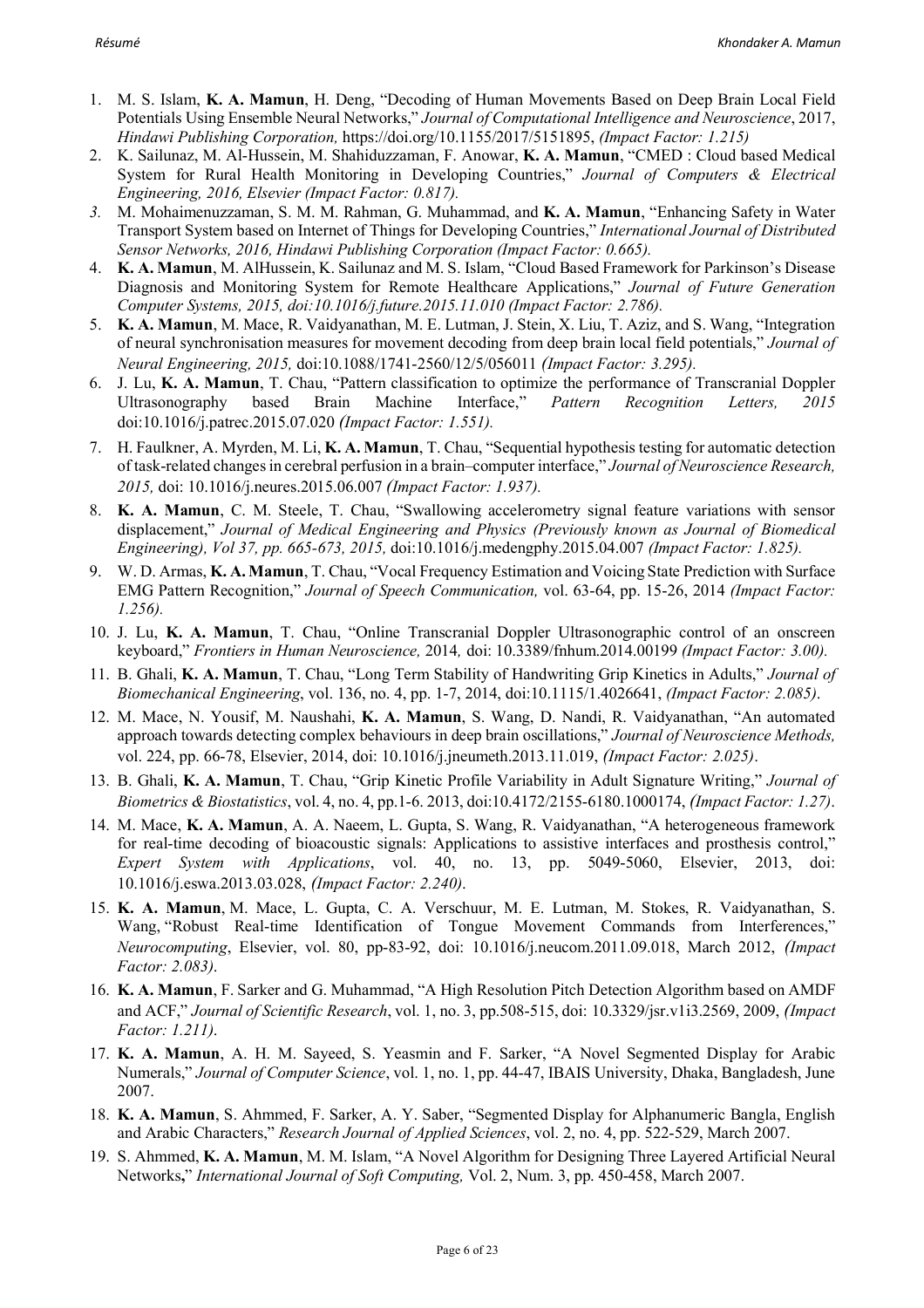20. **K. A. Mamun**, M. Mace, R. Craig, M. E. Lutman, R. Vaidyanathan, and S. Wang, "Tongue Movement Ear Pressure Signal Classification using Wavelet Packet Transform," *International Journal of Audiology,* pp. 701, vol. 49, no. 9, Sep. 2010 (*abstract only*).

## *Manuscripts Under Review / Revision*

- 1. **K. A. Mamun**, A. A.M. Rahat, M. Mace, G. Muhammad, M. S. Hossain, R. Vaidyanathan, S. Wang , T. Chau, "Multi-objective evolutionary algorithm in classifying tongue movement ear pressure signals: an application to assistive human machine interface," *Under revision in the Journal of Pattern Recognition Letters (Impact Factor: 1.266).*
- 2. M.S. Nikjoo, **K. A. Mamun**, A. Kushkia, A.J. Andrewsa, T. Chau, "A time-evolving reputation-based classifier for discerning physiological responses of youth with severe disabilities," *Under review in the PLoS One Journal (Impact Factor: 3.73)*.
- 1. Md. Nasfikur R. Khan, Hamudi H. Sonet, Faisal Bin Shahin, A K Ehsanul H. Mashuk, S. Yesmin and Khondaker A. Mamun, "'Bolbo Kotha' - An Innovative and Customizable Mobile Application for Enhancing Communication Skills of Verbally Challenged Users," *Under revision in the International Conference on International Journal of Information Technology, May, 2018.*

## *Manuscripts on hold due to commercialization (Medical Device)*

- 3. **K. A. Mamun**, C. M. Steele, T. Chau, "The Effects of sensor attachment methods for capturing dual-axis swallowing accelerometry signals," *Ready to submit in Journal of Physiological Measurement*.
- 4. **K. A. Mamun**, C. M. Steele, T. Chau, "Multivariate Bayesian classification for identifying pattern of healthy and pathological swallowing accelerometry signals," *In Preparation, to be submitted to PLoS One Journal*.

## *Manuscripts in Preparation*

- 5. **K. A. Mamun**, M. Mace, R. Vaidyanathan and S. Wang, "Weighted Sequential Feature Selection (WSFS): an efficient strategy to facilitate high dimensional small sample size biosignal classification," *In Preparation, to be submitted to IEEE Transactions on Neural Systems and Rehabilitation Engineering.*
- 6. J. Chan, **K. A. Mamun** and T. Chau, "An online near-infrared spectroscopy brain-computer interface with instantaneous graphical and mechanical feedback," *In Preparation, to be submitted to Journal of NeuroEngineering and Rehabilitation*.
- 7. E. Wan, **K. A. Mamun**, T. Chau, "A Novel Auditory-based Access Technology Using Transient Evoked Otoacoustic Emission," *In Preparation, to be submitted to PLoS One*.
- 8. **K. A. Mamun**, S. Chan and T. Chau, "Tongue Movement Accelerometer: An alternative access communication pathway," *In Preparation, to be submitted to IEEE Transactions on Human-Machine Systems.*
- 9. **K. A. Mamun**, E. Nguyen, W. D. Armas and T. Chau, "Dynamic topographic visualization and quantification of a multichannel surface EMG grid array," *In Preparation, to be submitted to Journal of Electromyography & Kinesiology.*
- 10. A. Hassan, **K. A. Mamun,** "Brain Machine Interface Research in Developing Countries: Opportunities and Challenges," *In Preparation, to be submitted to submitted to PLoS One.*

## **Refereed Conference Papers:**

- 1. M. A. Islam, S. A. Hossain, and Khondaker A. Mamun, A Proposed Web Based Architecture for Diabetes Awareness, Prevention and Management, International Conference on Emerging Technologies in Data Mining and Information Security (IEMIS 2018) Kolkata, India, February 23 - 25, 2018.
- 2. T Khan, MA Masud, **Khondaker A. Mamun,** Methods to predict blood glucose level for type 2 diabetes patients, IEEE Region 10 Humanitarian Technology Conference (R10-HTC 2017), Dhaka, Bangladesh, December 21-23, 2017.
- 3. Md. Nasfikur R. Khan, S. H. Hasan, Fahmina Yasmin, Sarmia Yesmin, Farhana Sarker and **Khondaker A Mamun**, 'Bolte Chai'– An Android Application for Verbally Challenged Children, *4th International Conference on Advances in Electrical Engineering (ICAEE 2017),* Dhaka, Bangladesh, September 28-30, 2017.
- 4. K. Zaman and **Khondaker A. Mamun**, An evaluation of smartphone apps for preventive healthcare focusing on cardiovascular disease, *4th International Conference on Advances in Electrical Engineering (ICAEE 2017),*  Dhaka, Bangladesh, September 28-30, 2017.
- 5. Tasfia Shermin, Muhammad Nazrul Islam, Sadia Akter, Saborni Shernaj Binte Elahi, Wali Mohammad Abdullah and **Khondaker A. Mamun**, Virtual Eye Doc: An Android based app in Bengali language for eye health & vision examination, *International Conference on Electrical, Computer and Communication Engineering (ECCE 2017),* Bangladesh, February 16-18, 2017.
- 6. **Khondaker A. Mamun**, Sharmistha Bardhan, Md. Anwar Ullah, Evdokia Anagnostou, Jessica Brian, Shaheen Akhter, Mohammod Golam Rabbani, Smart Autism - A mobile, interactive and integrated framework for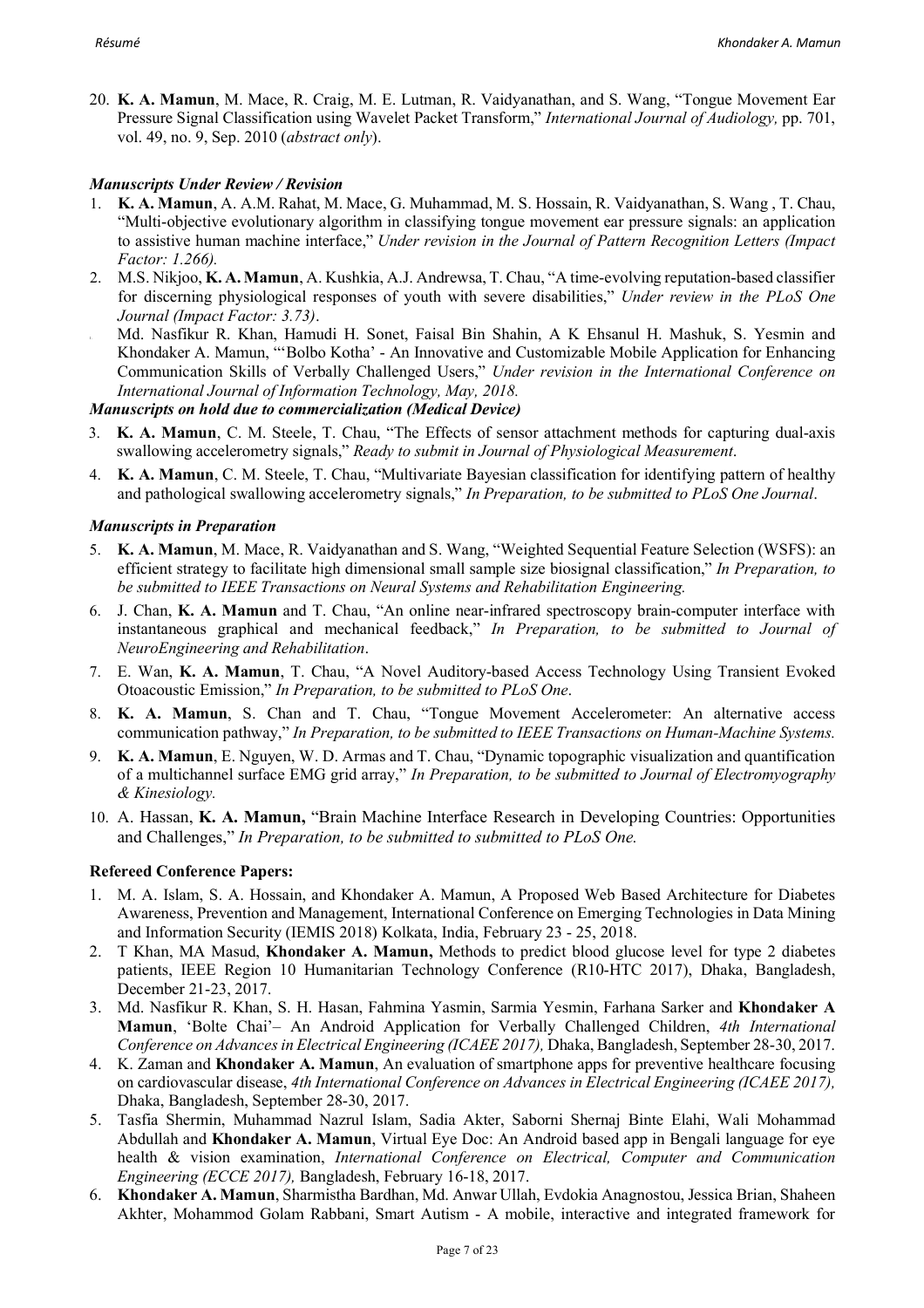screening and confirmation of autism, *2016. The 38th Annual International Conference of the IEEE Engineering in Medicine and Biology Society (EMBC'16)*, USA, August 16-20, 2016.

- 7. Abu Shafin Mohammad Mahdee Jameel, **Khondaker A. Mamun**, An Algorithm to Decode Movement and Laterality From Deep Brain Local Field Potentials Utilizing Time and Frequency Domain Features, IEEE TENCON 2016, Singapore, November 22 – 25, 2016.
- 8. Sharmistha Bardhan, Md. Anwar Ullah, Helal Uddin Ahmed, Mohammod Golam Rabbani, **Khondaker A. Mamun**, Autism Express - A cloud based framework for autism screening, confirmation and intervention, IEEE TENCON 2016, Singapore, November 22 – 25, 2016.
- 9. Sharmistha Bardhan, G. M. Monjur Morshed Mridha, Eshtiak Ahmed, M. Anwar Ullah, Helal Uddin Ahmed, Shaheen Akhter, Md. Golam Rabbani, **Khondaker A. Mamun**, Autism Barta - A smart device based automated autism screening tool for Bangladesh, *5th International conference on Informatics, Electronics and Vision (ICIEV 2016)*, Dhaka University, Dhaka, May 13-14, 2016.
- 10. Ahnaf Hassan, Mohammad Nurul Huda, Farhana Sarker, **Khondaker A. Mamun**, An overview of Brain Machine Interface research in developing countries: opportunities and challenges*, 5th International conference on Informatics, Electronics and Vision (ICIEV 2016)*, Dhaka University, Dhaka, May 13-14, 2016.
- 11. Rebeka Sultana, D.M. Anisuzzaman, Farhana Sarker and **Khondaker A. Mamun**, Automated Credit Scoring System for Financial services in developing countries, *1st International Conference on Advanced Information and Communication Technology 2016 (ICAICT 2016)*, Chittagong Independent University, Chittagong, Bangladesh, May 16-17, 2016.
- 12. Eshtiak Ahmed, Ashraful Islam, Farhana Sarker, Mohammad Nurul Huda and **Khondaker A. Mamun**, A road to independent living with smart homes for people with disabilities, *5th International conference on Informatics, Electronics and Vision (ICIEV 2016)*, Dhaka University, Dhaka, May 13-14, 2016.
- 13. Md. Tazimul Hoque, Md. Rifat-Ut-Tauwab, Md. Fashiul Kabir, Farhana Sarker, Mohammad Nurul Huda and **Khondaker A. Mamun**, Automated Bangla Sign Language Translation System: Prospects, Limitations and Applications, *5th International conference on Informatics, Electronics and Vision (ICIEV 2016)*, Dhaka University, Dhaka, May 13-14, 2016.
- 14. Md. Fasihul Kabir, **Khondaker A. Mamun**, Mohammad Nurul Huda, Deep learning based parts of speech tagger for Bengali, *5th International conference on Informatics, Electronics and Vision (ICIEV 2016)*, Dhaka University, Dhaka, May 13-14, 2016.
- 15. Md. Aminul Islam, Md. Fasihul Kabir, **Khondaker A. Mamun**, Mohammad Nurul Huda, Word/phrase based answer type classification for Bengali question answering system**,** *5th International conference on Informatics, Electronics and Vision (ICIEV 2016)*, Dhaka University, Dhaka, May 13-14, 2016.
- 16. Sanjida Nasreen Tumpa, Najia Manjur, Farhana Sarker, **Khondaker A. Mamun**, Smart-NDA: A Cloud based Framework for Smart Device Integrated Automated Neurodevelopmental Disorder Screening Tool, *International Conference on Medical Engineering, Health Informatics and Technology (MediTec 2016)*, United International University, Dhaka, Bangladesh, December 17-18 2016.
- 17. Mohammad Nasfikur Rahman Khan, Mohammad Nazmul Hasan, Kaiser Habib, Marufa Hossain, Farhana Sarker and **Khondaker A Mamun**, Bolte Chai: An Augmentative and Alternative Communication Device for Enhancing Communica-tion for Nonverbal Children*, International Conference on Medical Engineering, Health Informatics and Technology (MediTec 2016)*, United International University, Dhaka, Bangladesh, December 17-18 2016.
- 18. Abu Shafin Mohammad Mahdee Jameel, Mike Mace, Shouyan Wang, Ravi Vaidyanathan, **Khondaker A. Mamun**, Predicting movement and laterality from Deep Brain Local Field Potentials**",** *International Conference on Medical Engineering, Health Informatics and Technology (MediTec 2016)*, United International University, Dhaka, Bangladesh, December 17-18 2016.
- 19. Md. Ariful Islam, Hassan Nomani Alvi, **Khondaker A. Mamun**, DiaHealth: A smart app for complete diabetes lifestyle management**,** *International Conference on Medical Engineering, Health Informatics and Technology (MediTec 2016)*, United International University, Dhaka, Bangladesh, December 17-18 2016.
- 20. M. A. Basar, H. N. Alvi, G. N. Bokul, M. S. Khan, F. Anowar, M. N. Huda and **K. A. Mamun**, "A Review on Diabetes Patient Lifestyle Management Using Mobile Application", *In Proceedings of IEEE 18th International Conference on Computer & Information Technology (ICCIT 2015)*, December 2015, MIST, Dhaka, Bangladesh
- 21. M. S. Rahman, M. F. Kabir, **K. A. Mamun** and M. N. Huda, "Automatic Gender Identification System for Bengali Speech", *In Proceedings of IEEE 2nd International Conference on Electrical Information and Communication Technology (EICT-2015)*, December 2015, KUET, Khulna, Bangladesh.
- 22. R. Shuvro, F. Nusrat, F. Hassan, F. Ahamed, **K. A. Mamun**, M. N. Huda, "Phonetic Features Enhancement for Bangla Automatic Speech Recognition", *In Proceedings of IEEE 1st International Conference on Computer & Information Engineering (ICCIE 2015)*, December 2015, RUET, Rajshahi, Bangladesh.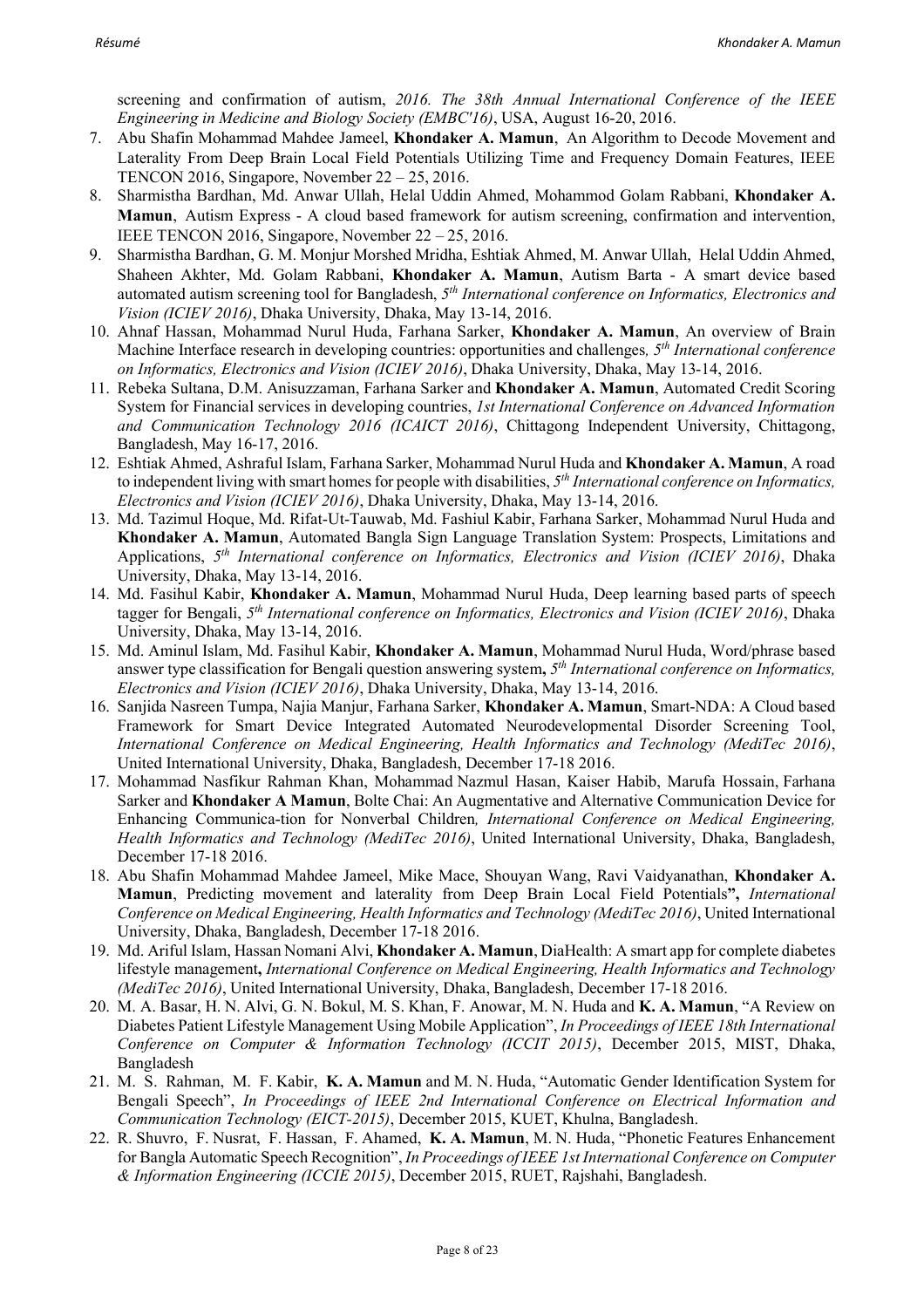- 23. S. Parveen, F. Sarker, R. Shuvro, **K. A. Mamun**, M. N. Huda, "Bangla Pronunciation Error Detection System", *In Proceedings of IEEE 1st International Conference on Computer & Information Engineering (ICCIE 2015)*, December 2015, RUET, Rajshahi, Bangladesh.
- 24. T. Akhter, S. Islam, F. Sarker, **K. A. Mamun**, "ICT to Empower People with Disabilities: Exclusion to Inclusion", *In Proceedings of JPUF-MSW Seminar on 24th world Disability Day and 17th National Disability Day*, December 2015, Dhaka, Bangladesh.
- 25. M. Rifat-Ut-Tauwab, F. Sarker, M. T. Hoque, M. N. Huda, M. F. Kabir, **K. A. Mamun**, "An Evaluation of Bangla Speech to Sign Language Translation System", *In Proceedings of JPUF-MSW Seminar on 24th world Disability Day and 17th National Disability Day,* December 2015, Dhaka, Bangladesh.
- 26. G. M. M. M. Mridha, , E. Ahmed, M. M. I. Bhuiyan, A. Ullah, **K. A. Mamun**, "Autism Barta: A Mobile Interactive, Community-based Automated Tool for Screening Autism", *In Proceedings of Dhaka Conference on Disability and Disaster Risk Management, December 2015*, Dhaka, Bangladesh.
- 27. M. Mohaimenuzzaman, M. S. Hassan, M. Shahjahan, A. Ullah, **K. A. Mamun**, "IoT based Intelligent System for Regular as well as pre, post and during Disaster Monitoring and Support for Disables of Bangladesh", *In Proceedings of Dhaka Conference on Disability and Disaster Risk Management, December 2015*, Dhaka, Bangladesh.
- 28. A. Islam, E. Ahmed, A. Islam, J. Lu, F. Sarkar, **K. A. Mamun**, "Decoding Human Brain States Using Transcranial Doppler Ultrasonography," *2nd International Conference on Electrical Engineering and Information & Communication Technology (iCEEiCT 2015)*, Jahangirnagar University, Dhaka.
- 29. F. Ahamed, **K. A. Mamun,** S. Ahmmed, M. N. Huda, M. Z. Rahman, Finger Movement Detection and Classification for Patients having Parkinson's Disease," *2nd International Conference on Electrical Engineering and Information & Communication Technology (iCEEiCT 2015)*, Jahangirnagar University, Dhaka.
- 30. M. Islam, **K. A. Mamun**, M. Khan and H. Deng, "Decoding movements from human deep brain local field potentials using radial basis function neural network," *The IEEE 27th international symposium on Computerbased medical systems (IEEE CBMS 2014)*, Icahn School of Medicine at Mount Sinai, New York, USA, May 27-29, 2014.
- 31. B. Ghali, **K. A. Mamun**, T. Chau, "Variation of grip force profile during signature writing," *The IEEE Canadian Conference on Electrical and Computer Engineering 2014 (CCECE 2014),*Toronto, Ontario, Canada, May 4-7, 2014.
- 32. F. Anowar, M. A. Helal, S. Afroj, S. Sultana, F. Sarker and **K. A. Mamun**, "A critical review on World University ranking in terms of top four ranking systems," *International Conferences on Engineering Education, Instructional Technology, Assessment, & E-learning in the 9th Annual International Joint Conferences on Computer, Information, Systems Sciences, & Engineering* (will be included in the Springer Book), Connecticut, USA, Dec 12-14, 2013.
- 33. M. Islam, **K. A. Mamun**, M. Khan and H. Deng, "Performance assessment of artificial neural network classifier for predicting movement and laterality of deep brain local field potential," *3rd workshop on Machine learning and interpretation in neuroimaging (MLINI 2013) in Neural information processing systems (NIPS 2013)*, Nevada, USA, Dec 9-10, 2013.
- 34. **K. A. Mamun**, M. N. Huda, M. Mace, R. Vaidyanathan, M. E. Lutman, J. Stein, X. Liu , T. Aziz, and S. Wang, "Pattern Classification of Deep Brain Local Field Potentials for Brain Computer Interfaces," *15th International Conference on Computer And Information Technology (ICCIT 2012)*, Chittagong, Bangladesh, Dec. 22-24, 2012.
- 35. **K. A. Mamun**, M. Mace, R. Vaidyanathan, M. E. Lutman, J. Stein, X. Liu , T. Aziz, and S. Wang, "A Robust Strategy for Decoding Movements from Deep Brain Local Field Potentials to Facilitate Brain Machine Interfaces," *Fourth IEEE RAS/EMBS International Conference on Biomedical Robotics and Biomechatronics,*  Roma, Italy, Jun 24-28, 2012.
- 36. M. Mace, **K. A. Mamun**, Shouyan Wang, Lalit Gupta and Ravi Vaidyanathan, "Ensemble classification for robust discrimination of multi-channel, multi-class tongue-movement ear pressure signal," *33rd Annual International Conference of the IEEE Engineering in Medicine and Biology Society (EMBS 2011),* Boston, USA, Aug 30-Sep 3, 2011.
- 37. **K. A. Mamun**, R. Vaidyanathan, M. E. Lutman, J. Stein, X. Liu , T. Aziz, and S. Wang, "Decoding Movement and Laterality from Local Field Potentials in the Subthalamic Nucleus," *In Proc. of the 5th International IEEE EMBS Conference on Neural Engineering*, Cancun, Mexico, Apr. 27- May 1, 2011.
- 38. **K. A. Mamun**, M. Banik, M. Mace, M. E. Lutman, R. Vaidyanathan and S. Wang, "Multi-layer Neural Network Classification of Tongue Movement Ear Pressure Signal for Human Machine Interface," *In Proc. of the 13th International Conference on Computer And Information Technology (ICCIT 2010)*, Dhaka, Bangladesh, Dec. 23-25, 2010.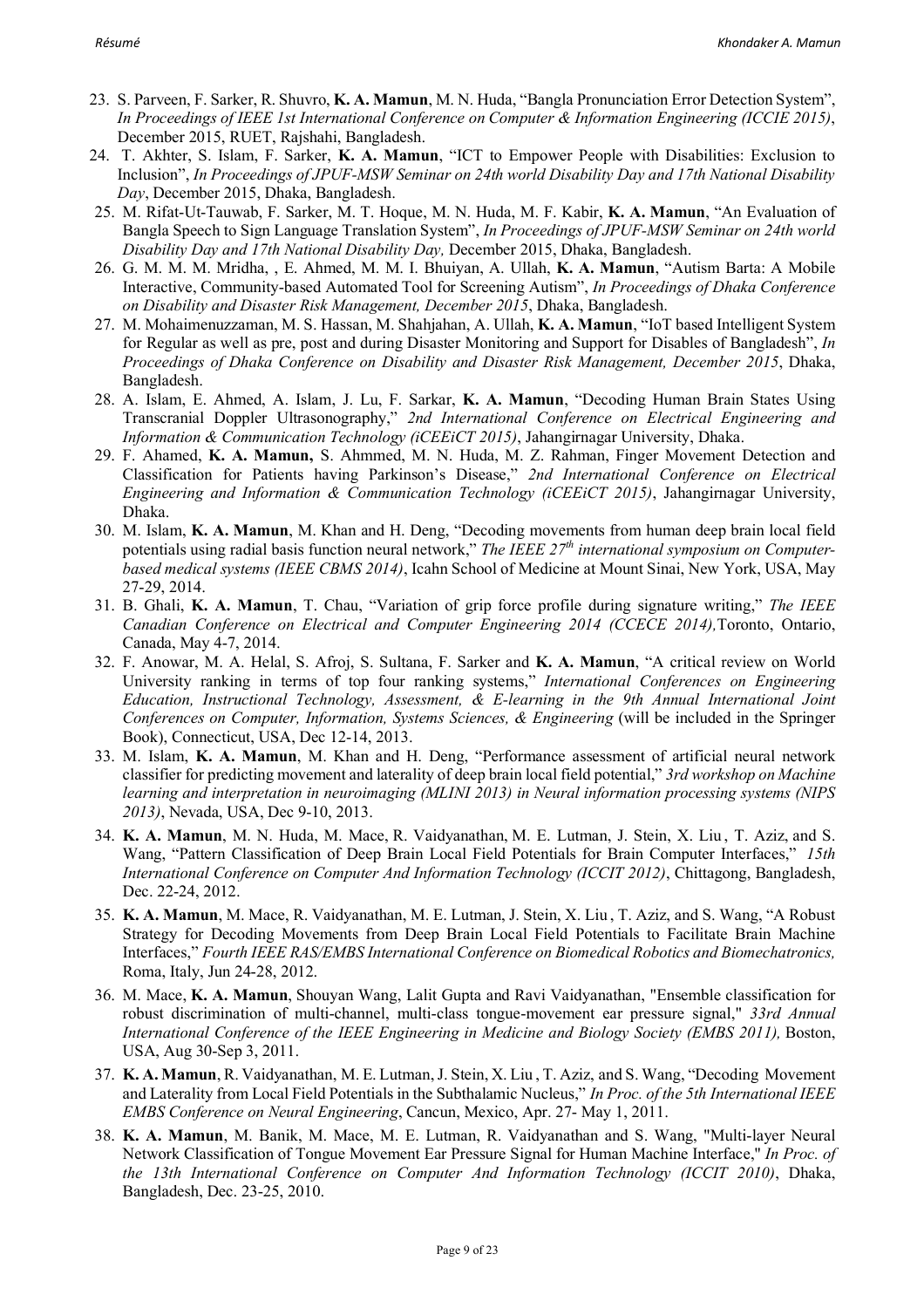- 39. M. Mace, **K. A. Mamun**, Ravi Vaidyanathan, Shouyan Wang and Lalit Gupta, " Real-time implementation of a non-invasive tongue-based human-robot interface," *In Proc. of the 2010 IEEE/RSJ International Conference on Intelligent Robots and Systems (IROS 2010)*, Taipei International Convention Center, Taipei, Taiwan, Oct. 18-22, 2010.
- 40. **K. A. Mamun**, M. Mace, M. E. Lutman, R. Vaidyanathan, and S. Wang, "SVM Classification of Tongue Movement Ear Pressure Signals for Human Machine Interface," *INSPIRE 2010*, University College London (UCL), London, UK, Sep. 6-8, 2010.
- 41. M. Mace, **K. A. Mamun,** S. Wang, L. Gupta and R. Vaidyanathan, "Human-Machine Interface for Tele-Robotic Operation using Tongue Movement Ear Pressure (TMEP) Signals," *In Proc. of the 11th Conference Towards Autonomous Robotic Systems*, Plymouth, UK, Aug. 31- Sep 2, 2010.
- 42. **K. A. Mamun**, M. Mace, M. E. Lutman, R. Vaidyanathan, L. Gupta and S. Wang, "Multivariate Bayesian Classification of Tongue Movement Ear Pressure Signals Based on the Wavelet Packet Transform," *In Proc. of the 2010 IEEE Int. Workshop on Machine Learning for Signal Processing*, Finland, Aug 29- Sep 1, 2010. (Selected as one of the best papers).
- 43. **K. A. Mamun**, M. Mace, M. E. Lutman, R. Vaidyanathan, and S. Wang, "Bayesian Classification of Tongue Movement Based on Wavelet Packet Transformation," *INSPIRE 2009*, Imperial College London, London, UK, September 2009.
- 44. **K. A. Mamun**, M. Mace, M. E. Lutman, R. Vaidyanathan, and S. Wang, "Pattern Classification of Tongue Movement Ear Pressure Signal based on Wavelet Packet Feature Extraction," *In Proc. of the 5th UK & RI Postgraduate Conference in Biomedical Engineering & Medical Physics,* pp. 33-34, Magdalen College, Oxford University, Oxford, UK, July 2009.
- 45. Y. A. Alotaibi, **K. A. Mamun** and G. Muhammad, "Noise Effect of Saudi Accented Arabic Alphadigit in Automatic Speech Recognition," *In Proc. of the 2009 International Conference on Image Processing, Computer Vision, and Pattern Recognition (IPCV'09),* Las Vegas, Nevada, USA, July 2009.
- 46. S. S. Al-Dahri, Y. H. Al-Jassar, Y. A. Alotaibi, M. M. Alsulaiman, **K. A. Mamun,** "A Word-Dependent Automatic Arabic Speaker Identification System," *In Proc. of the 8th IEEE International Symposium on Signal Processing and Information Technology (ISSPIT 2008)*, Sarajevo, Bosnia & Herzegovnia, December 2008.
- 47. Y. A. Alotaibi, **K. A. Mamun** and G. Muhammad, "Study on unique Pharyngeal and Uvular consonants in foreign accented Arabic," *In Proc. of the INTERSPEECH 2008*, pp. 751-754, Brisbane, Australia, September, 2008.
- 48. G. Muhammad and **K. A. Mamun**, "Real-time pitch extraction in noisy environment," *In Proc. of the National Information Technology symposium (NITS'08)*, King Saud University (KSU), Riyadh, Saudi Arabia, September 2008, (held on March 2009).
- 49. **K. A. Mamun** and G. Muhammad, "Improved Noise Reduction with Pitch-Enabled Voice Activity Detection," *In Proc. of the IEEE 4th International Symposium on Image/Video Communications over fixed and mobile networks (ISIVC2008)*, Bilbao, Spain, July 2008.
- 50. A. Y. Saber, S. Ahmmed and **K. A. Mamun**, "Constrained Non-linear Optimization by Modified Particle Swarm Optimization," *In Proc. of the 10<sup>th</sup> International Conference on Computer and Information Technology* (*ICCIT* 2007), Dhaka, Bangladesh, December 2007.
- 51. **K. A. Mamun**, N. K. Siddika, M. F. Al-Ameen, F. Sarker and M. M. Akbar, "Segment and Semi Circle Based Geometric Characters of Bangla and An Efficient Relevant Method of Character Recognition," *In Proc. of the 4th International Conference on Electrical and Computer Engineering* (*ICECE* 2006), pp. 193-196, Dhaka, Bangladesh, December 2006.
- 52. F. Jahan, M. F. Al-Ameen and **K. A. Mamun**, "Partial Matching of Bangla Words," *In Proc. of the 4th International Conference on Electrical and Computer Engineering (ICECE 2006), pp. 189-193, Dhaka,* Bangladesh, December 2006.
- 53. M. S. Alam, M. A. Rahman, **K. A. Mamun** and M. M. Islam, "A Novel Framework for Emphasizing Both Exploitation and Exploration in Evolutionary Algorithms," *In Proc. of the 9th International Conference on Computer and Information Technology* (*ICCIT* 2006), pp. 45-50, Dhaka, Bangladesh, December 2006.
- 54. **K. A. Mamun**, M. N. Huda, M. M. Akbar and M. Kaykobad, "A memory efficient Huffman coding," *In Proc. of the MMU International Symposium on Information & Communication Technologies* (*M*<sup>2</sup> *USIC* 2006), pp. 145-150, Petaling Jaya, Malayasia, November 2006.
- 55. **K. A. Mamun** and M. S. Hossain, "Rectangle & Circle Based Geometric Characters of Bangla & English and An Efficient Relevant Method of Size Independent Character Recognition," *In Proc. of the MMU International Symposium on Information & Communication Technologies* (*M*<sup>2</sup> *USIC* 2006), pp. 70-76, Petaling Jaya, Malayasia, November 2006.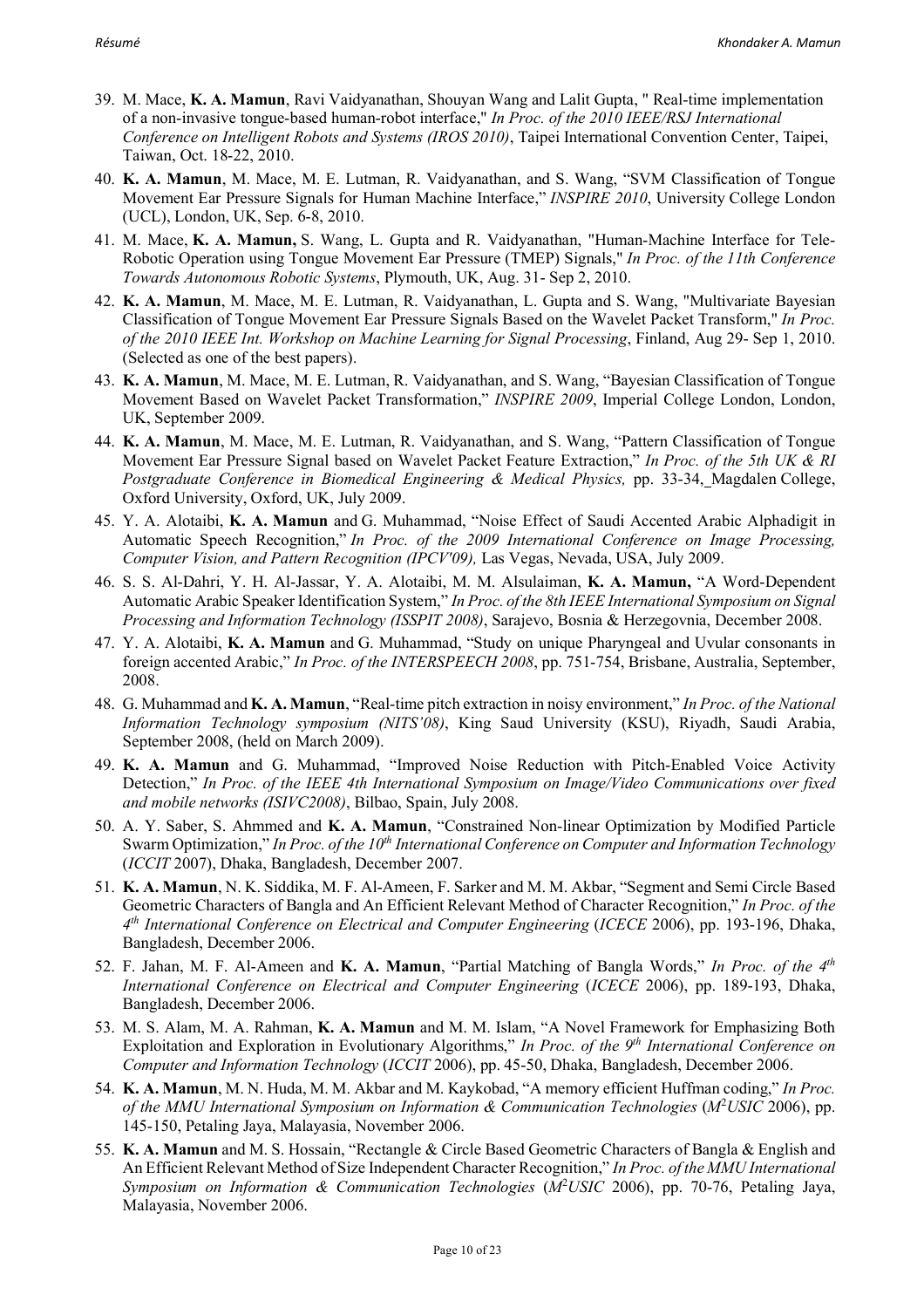- 56. M. F. Al-Ameen, F. Jahan and **K. A. Mamun**, "Fuzzy Matching of Bangla Words," *In Proc. of the MMU International Symposium on Information & Communication Technologies*(*M*<sup>2</sup> *USIC* 2006), pp. 64-69, Petaling Jaya, Malayasia, November 2006.
- 57. M. N. Huda, M. Banik, **K. A. Mamun**, "A new technique for solving non-linear equations," *In Proc. of the 3rd International Conference on Electrical, Electronics and Computer Engineering* (*ICEECE* 2003), pp. 126- 129, Dhaka, Bangladesh, December 2003.
- 58. M. Banik, M. N. Huda, **K. A. Mamun**, and M. Arifuzzaman, "A new technique for generalized matrix search," *In Proc. of the 3rd International Conference on Electrical, Electronics and Computer Engineering* (*ICEECE* 2003), pp. 130-135, Dhaka, Bangladesh, December 2003.

#### **Refereed Conference Abstracts/ Extended Abstracts / Short paper:**

- 1. Farhana Sarker**,** M. Mahruf C. Shohel, Farzana Anowar, Md Shamsul Alam, **Khondaker A. Mamun**, University Ranking System for Developing Countries: A Proposed Framework", *2nd International Higher Education Studies Conference (IHEC 2017)*, Antalya, Turkey, October 12-14, 2017.
- 2. **K. A. Mamun**, Elizabeth Nguyen, Winston De Armas, Tom Chau, "Dyanamic Topographic Visualization and Quantification of a Multichannal Surface EMG Grid Array," *In Proc. of the International Conference on Physics in Medicine and Clinical Neuroelectrophysiology (PMCN2015), pp. 103, Dhaka, Bangladesh, February 2015.*
- 3. Eshtiak Ahmed, Ashraful Islam, Lucy Lu, **K. A. Mamun**, "Identification of Cognitive States based on Transcranial Doppler Ultrasonography," *In Proc. of the International Conference on Physics in Medicine and Clinical Neuroelectrophysiology (PMCN2015), pp. 115, Dhaka, Bangladesh, February 2015.*
- 4. S. Ahmed, F. Ahmed, M. Mace, R. Vaidyanathan, J. Stein, T. Aziz, S. Wang, **K. A. Mamun**, "Decoding Movements from Human Subthalamic Local Field Potentials Based on Neural Synchronization," *In Proc. of the International Conference on Physics in Medicine and Clinical Neuroelectrophysiology (PMCN2015), pp. 82, Dhaka, Bangladesh, February 2015.*
- 5. Ashraful Islam, Farzana Anowar, Eshtiak Ahmed, **K. A. Mamun**, "Smart Green Home: An Intelligent Way to Lead a Better Life," *In Proc. of 2nd National Conference on Natural Sciences and Technology (NCNST2015), Chittagong, Bangladesh, April 2015.*
- 6. Ashraful Islam, Eshtiak Ahmed, Lucy Lu, **K. A. Mamun**, "Transcranial Doppler Ultrasonography A Noninvasive Approach for Identifying Human Brain States," *In Proc. of 2nd National Conference on Natural Sciences and Technology (NCNST2015), Chittagong, Bangladesh, April 2015.*
- 7. Ashfaqul Islam, Ashraful Islam, Farhana Sarker, **K. A. Mamun**, "E-learning: The Revolution of Distance Learning in Bangladesh," *In Proc. of 2nd National Conference on Natural Sciences and Technology (NCNST2015), Chittagong, Bangladesh, April 2015.*
- 8. S. Ahmmed, F. Ahamed, **K. A. Mamun**, "Determining the Movements from Deep Brain Signals of Human Brain," *In Proc. of the National Conference on Physics Education and Research in Bangladesh, Dhaka, Bangladesh, April 2015.*
- 9. F. Hoque, A. Islam, E. Ahmed, F. Anowar, **K. A. Mamun**, "Assistive Human Machine Interface using Tongue-Movement Ear Pressure Signals," *In Proc. of the National Conference on Physics Education and Research in Bangladesh, Dhaka, Bangladesh, April 2015.*
- 10. A. Islam, E. Ahmed, F. Anowar, J. Lu, **K. A. Mamun**, "Decoding Cognitive States of Human Brain using Transcranial Doppler Ultrasonography," *In Proc. of the National Conference on Physics Education and Research in Bangladesh, Dhaka, Bangladesh, April 2015.*
- 11. **K. A. Mamun**, S. Chan and T. Chau, "Tongue Movement Accelerometer: An alternative access pathway," *8th Annual BRI Symposium*, Bloorview Research Institute, Holland Bloorview Kids Rehabilitation Hospital, Toronto, Canada, Nov 12, 2013.
- 12. **K. A. Mamun**, E. Nguyen, W. D. Armas and T. Chau, "Dynamic topographic visualization and quantification of a multichannel surface EMG grid array," *8th Annual BRI Symposium*, Bloorview Research Institute, Holland Bloorview Kids Rehabilitation Hospital, Toronto, Canada, Nov 12, 2013.
- 13. T. W. C. Hang, **K. A. Mamun**, and T. Chau, "Characterizing physiological pattern of peripheral nervous system for activity engagement in youth with severe disabilities" *7th Ward Student Research Day*, Bloorview Research Institute, Holland Bloorview Kids Rehabilitation Hospital, Toronto, Canada, Jul 23, 2013.
- 14. **K. A. Mamun**, C. M. Steele, T. Chau, "The effects of varying sensor position on dual-axis swallowing accelerometry signals," *21st Dysphagia Research society Annual Meeting*, Seattle, Washington, USA, Mar 14- 16, 2013.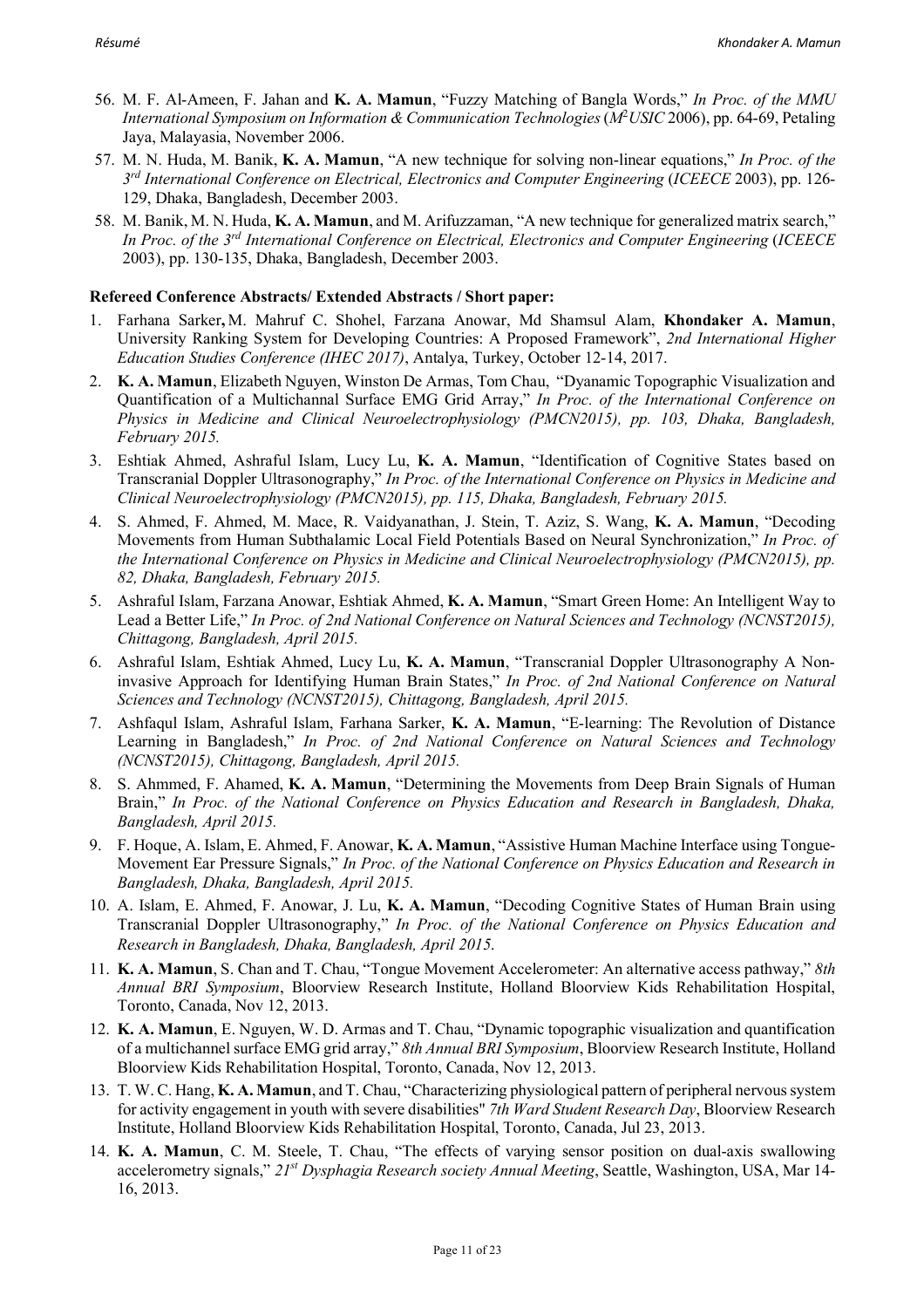- 15. **K. A. Mamun**, M. Mace, M. E. Lutman, R. Vaidyanathan, J. Stein, X. Liu , T. Aziz, and S. Wang, "Decoding Movement and Laterality from Human Subthalamic Local Field Potentials for Neuro-Prosthetic Applications," *2011 International UKIERI Workshop on the Fusion of Brain-Computer Interface and Assistive Robotics*, Londonderry, Northern Ireland, UK, Jul 7- 8, 2011.
- 16. **K. A. Mamun**, M. Mace, M. E. Lutman, R. Vaidyanathan, J. Stein, X. Liu , T. Aziz, and S. Wang, "Decoding Movements from Human Subthalamic Local Field Potentials based on Neural Synchronization," *9th Annual Southampton Neurosciences Group (SoNG) Meeting*, University of Southampton, Southampton, UK, Sep. 22, 2011.
- 17. **K. A. Mamun**, M. E. Lutman, R. Vaidyanathan, J. Stein, X. Liu , T. Aziz, and S. Wang, "Recognition of Voluntary Movement from Human Subthalamic Activity for Brain Computer Interface," *SET for BRITAIN 2011*, The House of Commons, UK, March 14, 2011.
- 18. **K. A. Mamun**, M. E. Lutman, R. Vaidyanathan, J. Stein, X. Liu , T. Aziz, and S. Wang, "Recognition of Voluntary Movement from Human Subthalamic Activity for Brain Machine Interface," *Multidisciplinary Postgraduate Research Showcase,* University of Southampton, UK, March *31, 2011*.
- 19. **K. A. Mamun**, M. E. Lutman, R. Vaidyanathan, J. Stein, X. Liu , T. Aziz, and S. Wang, "Recognition of the Laterality of Voluntary Movement from Subthalamic Activity," *8th Annual Southampton Neurosciences Group (SoNG) Meeting*, University of Southampton, Southampton, UK, Sep. 23, 2010.
- 20. **K. A. Mamun**, M. E. Lutmen, R. Vaidyanathan, and S. Wang, "Tongue Movement: A Novel Concept for Assistive HMI," *FESM Postgraduate Research Showcase 2010*, University of Southampton, UK, May 6, 2010.
- 21. **K. A. Mamun**, M. Mace, M. E. Lutmen, R. Vaidyanathan, and S. Wang, "State Identification of Tongue Movement Signals," *Mathematical Neuroscience 2010*, Edinburgh, UK, Apr. 19-21, 2010.
- 22. **K. A. Mamun**, M. Mace, R. Craig, M. E. Lutmen, R. Vaidyanathan, and S. Wang, "Tongue movement ear pressure signal classification using wavelet packet transform," *British Society of Audiology Short Papers Meeting on Experimental Studies of Hearing and Deafness,* pp. 138-139, University of Southampton, Southampton, UK, Sep. 17-18, 2009.
- 23. **K. A. Mamun**, M. Mace, R. Craig, M. E. Lutmen, R1. Vaidyanathan, and S. Wang, "Tongue movement as new way of communication for rehabilitation systems," PhD Presentation Day, Human Sciences Group, ISVR, University of Southampton, UK, July 1, 2009.

## **News Articles/Magazines**

- 1. K. A. Mamun, "Deep Brain Stimulation (ডিপ রেন ষ্টিমুলেশন)", The Daily Inqilab, 22 September 2017.
- 2. K. A. Mamun, **"Deep Brain Stimulation: A light of hope for Parkinson's patients**", The Asian Age, 19 September 2017.
- 3. K. A. Mamun & Abu Sahfin Moahmmod Mahdee Jamel **"Deep Brain Stimulation: A Chance to Thrive**", The Daily Star 24 September 2017.
- 4. K. A. Mamun, "In Parkinson's 1600 people died in country (দেশে পারকিনসন্স বছরে ১৬০০ মানুষের মৃত্যু!)",The Daily Kaler Khonto, 19 September 2017.
- 5. K. A. Mamun, "Good news for Parkinson's patients, DBS (Deep Brain Stimulation) (পারকিনসন্স রোগীর জন< সুখবর**)",** The Daily Noya Diginto, 18 September 2017
- 6. K. A. Mamun, **"Deep Brain Stimulation : A light of hope for Parkinson's patients**", The Daily Sun, 17 September 2017
- 7. K. A. Mamun, **"Good news for Parkinson's patients, DBS (Deep Brain Stimulation) (পারকিনসন্স রোগীর** জন< সুখবর**)",** The Daily Manab Jomin, 13 September 2017
- 8. K. A. Mamun, "Deep Brain Stimulation: A light of hope for Parkinson's patients (ডিপ রেন ষ্টিমুলেশন: পারকিনসন্স ডিজিজে আক্রান্ত রোগীর জন্য আশার আলো)", The Daily Manob Kontho, 24 September 2017.
- 9. K. A. Mamun, **"Deep Brain Stimulation: A light of hope for Parkinson's patients**, The Daily Observer, 24 September 2017.
- 10. K. A. Mamun, "Smart Home: The Future, or a Dream?", Market Pulse, LBSL Research Publication, Issue 103, pp. 79-81, August 2015.

## **Research Work and Contribution Featured in News Media**

• Maasranga TV (Ranga Shakal) https://www.youtube.com/watch?v=deYjt96Fadc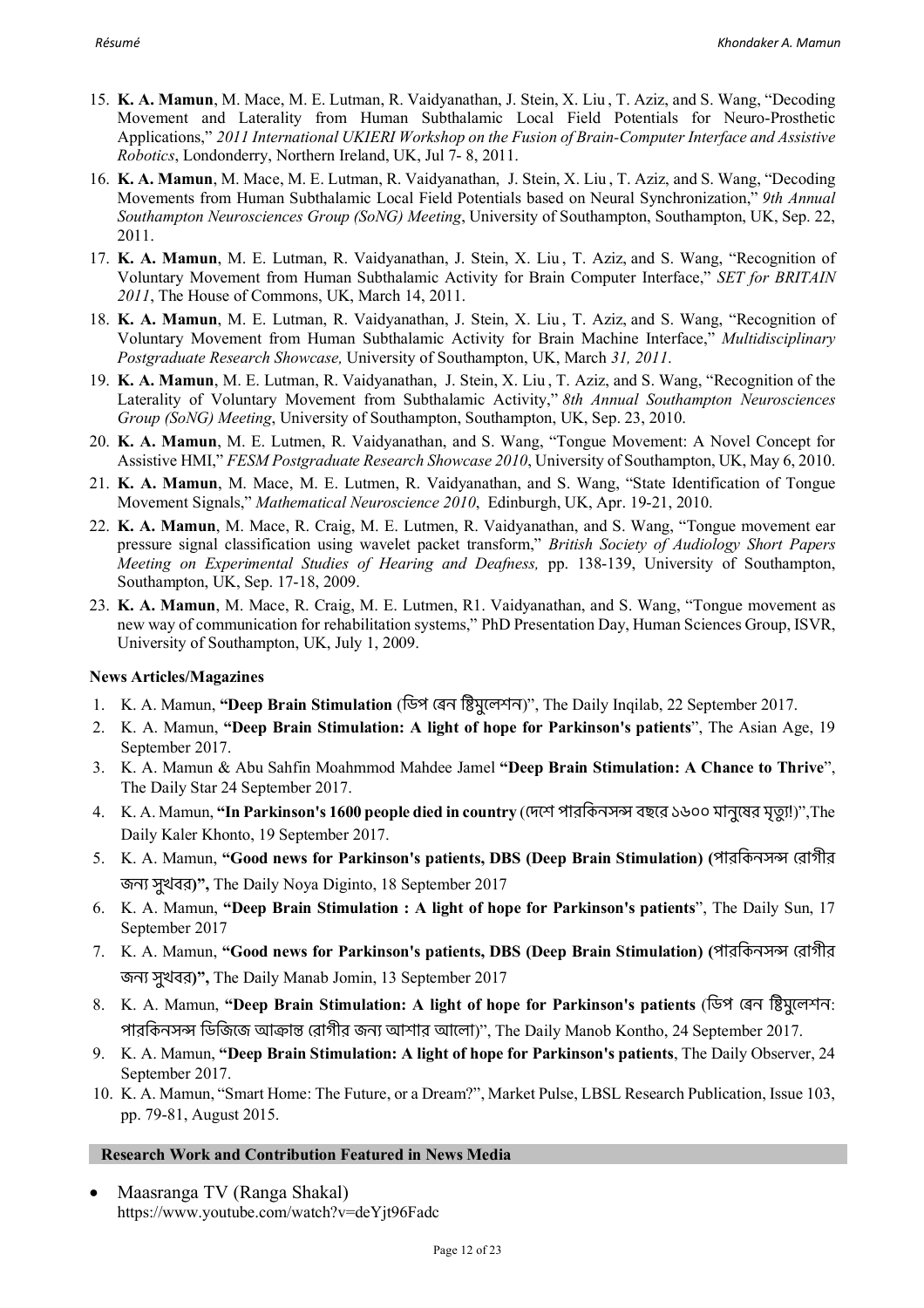- RTV (Hat Bariye Dilam Ep 110 and Ep 111) https://www.youtube.com/watch?v=JLY68Yc-6iw
- Somoy TV (Parkinson) https://www.youtube.com/watch?v=5Qgsu0NpC4M
- New Scientist http://www.newscientist.com/article/dn19790-tongue-clicks-to-control-wheelchairs.html#.UzIB1fldXwg • BBC
	- https://www.youtube.com/watch?v=C-DjZ8saufg, https://www.youtube.com/watch?v=TBHbkx0809E

## **Technical Skills**

- Programming: Matlab, C/C++, Assembly, Visual C++, Visual C#, Python, SPSS, Origin Lab and OpenGL.
- Database Languages: Oracle, MySQL, Microsoft Access.
- Operating System: Windows, IOS, LINUX (basic)
- Application: MS Office, Latex.
- Certification: Cisco Certified Network Associate (CCNA), Fundamentals of Wireless Local Area Network (FWL), Cisco Certified Academy Instructor (CCAI).

## **Professional Memberships**

- *1. Fellow, Bangladesh Computer Society (BCS).*
- 2. Member, *Institute of Electrical and Electronics Engineers (IEEE)*.
- 3. Member, *IEEE Engineering in Medicine and Biology Society (IEEE EMBS).*
- 4. Member, *Institute of Engineer's Bangladesh (IEB)*.
- 5. Member, Bangladesh Clinical Neuro Electro Physiology Society (BCNEPS)

## **Awards, Honors and Scholarship**

- 1. Winner of Global Innovation Award, SeedStars World, Switzerland (Positioned as top innovation among 67 startups from 67 countries).
- 2. Asia Pacific ICT Alliance (APICTA) Award 2017 (Research and Development Category): Bolte Chai-Digital Communication App for Autistic and NDD Non-Verbal Children. This project was funded by ICT Division, GoB.
- 3. Asia Pacific ICT Alliance (APICTA) Award 2017 (Inclusion and Community Category): Autism Barta-A smart phone app for screening Autism in Bangladesh. This project was funded by A2I, PM Office, GoB.
- 4. BASIS National ICT Award 2017 (Research and Development Category): Bolte Chai-Digital Communication App for Autistic and NDD Non-Verbal Children. This project was funded by ICT Division, GoB.
- 5. BASIS National ICT Award 2017 (Health and Wellbeing Category): CMED Health-IoT based smart health monitoring system to reduce health risk and healthcare cost. This project was initially funded by ICT Division, GoB and now working as a Preventive Healthcare Startup in partnership with Grameen Phone. An example of Research Commercialization in Bangladesh.
- 6. BASIS National ICT Award 2017 (Inclusion and Community Category): Autism Barta-A smart phone app for screening Autism in Bangladesh. This project was funded by A2I, PM Office, GoB.
- 7. National Mobile App Award 2016 (Inclusion category): Autism Barta-A smart phone app for screening Autism in Bangladesh. This project was funded by A2I, PM Office, GoB.
- 8. Earned position in Marquis Who's Whoin the World 31th Edition, 2014.
- 9. Full grants for attending international conferences (PGBioMed 2009, Oxford University, UK [GBP. 300]; INSPIRE 2009, Imperial College London, UK [GBP. 200]; INSPIRE 2010, University College London, UK [GBP. 200]; MLSP 2010, Finland [GBP. 1200]; SET for BRITAIN 2011, House of Commons, London, UK [GBP. 200]) from Engineering and Physical Sciences Research Council (EPSRC), UK.
- 10. Full grant for attending CINN Summer School 2010 (University of Reading, UK) from Mathematical Neuroscience Network (MNN), UK [GBP. 500].
- 11. Full grant for attending workshop (Mathematical Neuroscience 2010, Edinburgh, UK) from Mathematical Neuroscience Network (MNN), UK [GBP. 300].
- 12. PhD Scholarship (The Lord Rayleigh Scholarship and EPSRC Grant), 2008 2011, Institute of Sound and Vibration Research (ISVR), University of Southampton, UK [GBP. 80,000].
- 13. International Doctoral Scholarship, October 2008, Gipsa-lab, Grenoble INP, France (declined).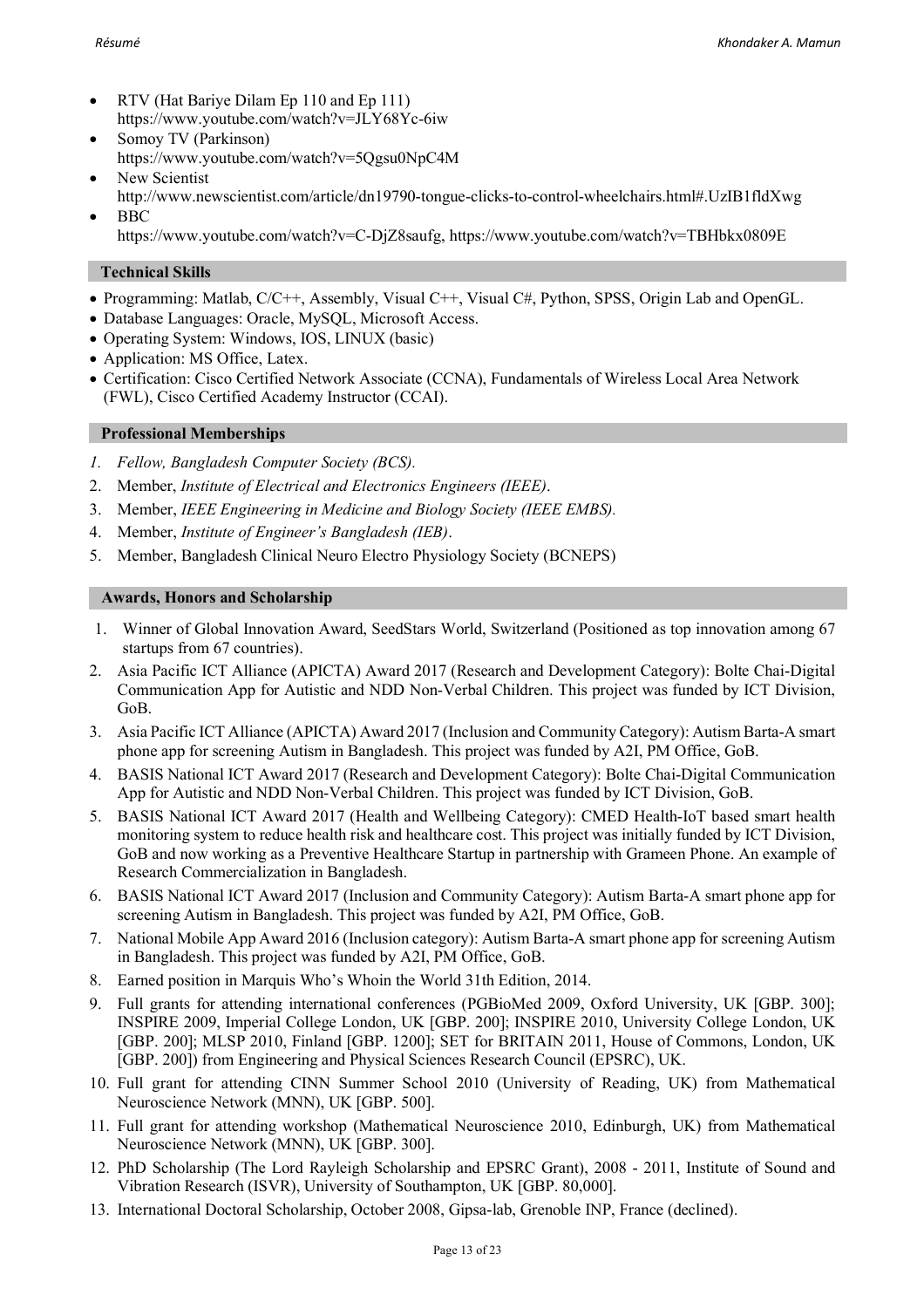- 14. Full grants for attending international conferences (ISIVC '08, Spain; INTERSPEECH '08, Australia) from Prince Sultan Bin Abdulaziz International Program for Distinguished Research Grants, King Saud University, KSA [SAR. 25,000].
- 15. Prince Sultan Bin Abdulaziz International Program for Distinguished Research Scholarship, King Saud University, KSA for research, 2007 – 2008 [SAR. 60,000].
- 16. International Doctoral Studentship Award, October 2007, Telecommunications software and systems group, Waterford Institute of Technology, Ireland (declined).
- 17. Full grant for attending and completing Fundamentals of Wireless Local Area Network (FWL) instructor Training (University of Indonesia, Jakarta, Indonesia, 2007) from USAID and Ahsanullah University of Science and Technology, Dhaka, Bangladesh [BDT. 70,000].
- 18. Partial grants for attending international conferences (M2USIC '06, Malayasia; ICECE 06, Bangladesh) from Ahsanullah University of Science and Technology, Dhaka, Bangladesh [BDT. 30,000].
- 19. Full grant for completing CCNA instructor Training (BUET, Bangladesh 2004) from Ahsanullah University of Science and Technology, Dhaka, Bangladesh [BDT. 24,000].
- 20. Dean's Award and Tuition Fee Scholarship for the full four years of the undergraduate study from Ahsanullah University of Science and Technology, Dhaka, Bangladesh, 1999-2002 [BDT. 135,000].
- 21. Achieved "**Khanbahadur Ahsanullah Podak (Gold Medal)**" for securing the highest CGPA (3.931 on a scale of 4.0, Top position) in the Bachelor Degree program of the year 2002.

## **Keynote/Invited talks & presentations (except conference presentation)**

- 1. *Transformation of Healthcare in Digital Space & its Future*, Technocracy 2018, Rajshahi University of Engineering & Technology, June 28, 2018.
- 2. *The Future of Healthcare***,** Medicon Bangladesh 2018, International Convention City Bashundara (ICCB) on may 03, 2018.
- 3. *Brain Machine Interface: A Translational Neural Engineering Technology for Treatment and Rehabilitation of Neural Disorders,* IBRO APRC NeuroScience Workshop & Brain Symposium in Bangladesh (IBRO APRC 2017), Dhaka on September 23-27, 2017.
- 4. *Listening to Self-Advocates:* িনউেরা*-*\$ডেভলপেমFাল GিতবHী ব<িI*:* কােজর সুেযাগ ও উপেযাগী পিরেবশ, Organized by the Society for Education and inclusion of the Disabled (SEID) and The Daily Samakal at The Daily Samakal Office, January 22, 2018.
- 5. *Transformation of Healthcare in Digital Space & Its Future***,** Digital world 2017 at Media Bazaar, Bangabandhu International Conference Center (BICC) on December 07, 2017.
- 6. *E-Health Network and Systems: The Reality, Achievement and Gap*, International Conference on Networking Systems and Security (4th NSysS) on December 18-20, 2017.
- 7. *Trends in Research and Application of Biomedical Engineering*, International Conference on Biomedical Engineering, Khulna University of Engineering & Technology, May 19-20, 2017.
- 8. *How internet of things (IoT) change our life*, National IoT Conference organized by Bangladesh Innovation Forum, Daffodil International University, May 6, 2017.
- 9. *Listening to Self-Advocates: Attitude towards disabilities need changing*, Organized by the Society for Education and inclusion of the Disabled (SEID) and Dhaka Tribune at Dhaka Tribune Office, December 20, 2016.
- 10. *Brain Machine Interface: A Translational Neural Engineering Technology for Treatment and Rehabilitation of Neural Disorders,* IEEE – EMBS 2016 International Conference on Medical Engineering, Health Informatics and Technology (MediTec2016), Dhaka on December 17-18, 2016.
- 11. *Brain Machine Interface: A Translational Neural Engineering Technology for Treatment and Rehabilitation of Neural Disorders g*, Department of Electrical and Electronic Engineering (EEE) of Independent University, Bangladesh (IUB) on October 5, 2016.
- 12. *Brain Machine Interface: A Translational Neural Engineering Technology for Treatment and Rehabilitation of Neural Disorders,* APRC Lecturer Exchange Program 2016, IBRO-APRC Associate School of Neuroscience : Translational Neuroscience, Naresuan University, Phitsanulok, Thailand, July 4-8, 2016
- 13. *Introduction to Computational Neuroscience and Neural Engineering,* 20th Thai Neuroscience Society International Conference at Naresuan University, Thailand, July 9, 2016
- 14. *Brain Machine Interface (BMI) - The Future, or a Dream*, Rajanukul Institute and AIT, Bangkok, July 2, 2016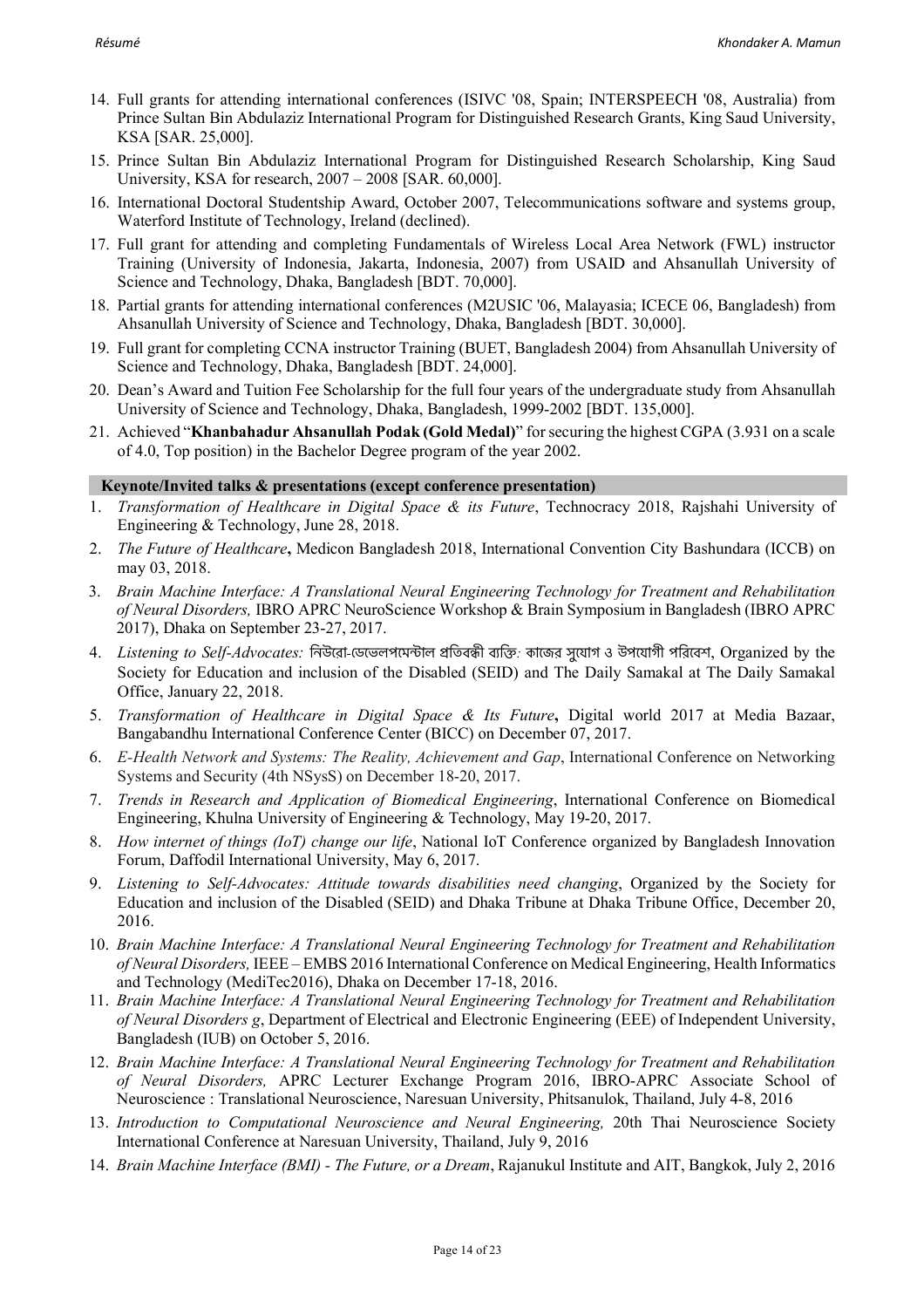- 15. *Listening to Self-Advocates: The Need to Include People with Neuro developmental Disability in Decision Making*, Organized by the Society for Education and inclusion of the Disabled (SEID) and Dhaka Tribune at University of Liberal Arts Bangladesh, December 26, 2015.
- 16. *ICT Accessibility for Personal Disability Challenges and Solutions*, United International University, Dhaka, Bangladesh, March 08, 2015.
- 17. *Global ICT Trends: Changing Lives & Behaviors*, Hajee Mohammad Danesh Science & Technology University, June 9, 2015.
- 18. *Brain Machine Interface (BMI): Advancement of Human Machine Interface for Rehabilitation Engineering,* United International University, Dhaka, Bangladesh, August 27, 2015.
- 19. *Brain Machine Interface (BMI),* Department Computer and Science Engineering, Military Institute of Science and Technology, Dhaka, Bangladesh, July 29, 2015.
- 20. *Advancement of Human Machine Interface for Rehabilitation Engineering*, Department Computer and Science Engineering, University of Liberal Arts Bangladesh, May 9, 2015.
- 21. *Intelligent Systems for Medical Engineering and Rehabilitation Applications*, International Conference on Physics in Medicine and Clinical Neuroelectrophysiology (PMCN), University of Dhaka, February 19-20, 2015.
- 22. *Multidisciplinary Intelligent Systems for Medical Engineering and Rehabilitation Applications*, Department of Electrical and Computer Engineering, Florida International University, USA, July 2, 2014.
- 23. *An overview of Brain Machine Interface and Biomedical Engineering*, Department of Computer Science and Engineering, Ahsanullah University of Science and Technology, Dhaka, Bangladesh, January 22, 2013.
- 24. *Advancement of Human Machine Interface for Rehabilitation Engineering*, Department of Biomedical Physics & Technology, University of Dhaka, Dhaka, Bangladesh, January 8, 2013.
- 25. *Pattern Identification of Movement Related States in Biosignals*, PRISM Lab, Bloorview Research Institute, Holland Bloorview Kids Rehabilitation Hospital, Toronto, Ontario, Canada, July 20, 2012.
- 26. *Decoding movement related states in bio-signals*, Brains & Behavior Lab, Dept. of Bioengineering, Imperial College London (ICL), London, UK, December 8, 2011.
- 27. *Feature extraction and pattern identification of movement related states in bio-signals*, Motor Control Group, Institute of Cognitive Neuroscience, University College London (UCL), London, UK, October 13, 2011.
- 28. *Pattern Classification of Movement and Laterality from Local Field Potentials in the Subthalamic Nucleus*, Functional Neurosurgery and Experimental Neurology (FNEN) Group, University of Oxford, UK, March 25, 2011.
- 29. *Recognition of Voluntary Movement from Human Subthalamic Activity for Brain Computer Interfaces*, SET for BRITAIN 2011, The House of Commons, UK, March 14, 2011.
- 30. *Pattern Classification of Movement related States in Biosignals*, Human Sciences Group, ISVR, University of Southampton, UK, March 8, 2011.
- 31. *Classification of Visually Cued Movement Related Subthalamic Activity for Brain Computer Interface*, INSPIRE 2010, University College London (UCL), London, UK, September 7, 2010.
- 32. *Tongue Movement: A Novel Concept for Assistive HMI*, FESM Postgraduate Research Showcase 2010, University of Southampton, UK, May 6, 2010.
- 33. *Evolution of Brain Computer Interface (BCI)*, HABC, ISVR, University of Southampton, Southampton, UK, December 1, 2009.
- 34. *Tongue movement as a new way of communication for rehabilitation systems*, PhD Presentation Day, Human Sciences Group, ISVR, University of Southampton, UK, July 1, 2009.
- 35. *Human-Machine Interface for Rehabilitation Systems Based on Tongue-Movement*, HABC, ISVR, University of Southampton, Southampton, UK, March 24, 2009.
- 36. *Career Prospects for CISCO Networking Professionals*, United International University, Dhaka, Bangladesh, June 18, 2007.

## **Conference Presentations**

- 1. *A Review on Diabetes Patient Lifestyle Management Using Mobile Application*", 18th International Conference on Computer & Information Technology (ICCIT 2015), MIST, Dhaka, December 23, 2015
- 2. *Autism Barta: A Mobile Interactive, Community-based Automated Tool for Screening Autism*, Dhaka Conference on Disability and Disaster Risk Management, December 13, 2015, Dhaka, Bangladesh.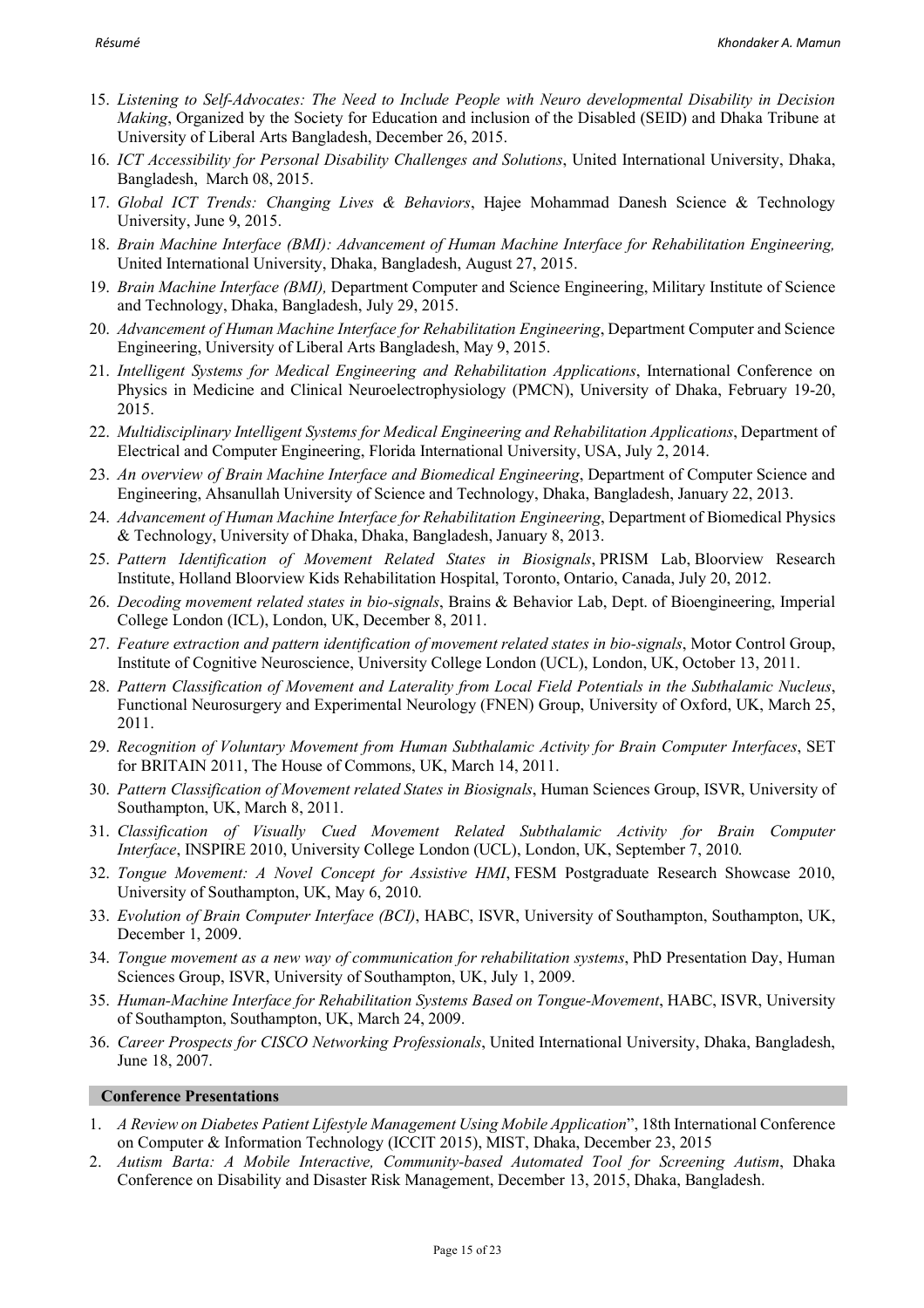- 3. *IoT based Intelligent System for Regular as well as pre, post and during Disaster Monitoring and Support for Disables of Bangladesh*, Dhaka Conference on Disability and Disaster Risk Management, December 14, 2015, Dhaka, Bangladesh.
- 4. *ICT to Empower People with Disabilities: Exclusion to Inclusion*, JPUF-MSW Seminar on 24th world Disability Day and 17th National Disability Day, December 6, 2015, Dhaka, Bangladesh.
- 5. *An Evaluation of Bangla Speech to Sign Language Translation System*, JPUF-MSW Seminar on 24th world Disability Day and 17th National Disability Day, December 7, 2015, Dhaka, Bangladesh.
- 6. *Decoding Human Brain States Using Transcranial Doppler Ultrasonography*, 2nd International Conference on Electrical Engineering and Information & Communication Technology (iCEEiCT 2015), Jahangirnagar University, Dhaka, May 23, 2015.
- 7. *A critical review on World University ranking in terms of top four ranking systems*, International Conferences on Engineering Education, Instructional Technology, Assessment, & E-learning in the 9th Annual International Joint Conferences on Computer, Information, Systems Sciences, & Engineering, Connecticut, USA, Dec 14, 2013.
- 8. *SVM Classification of Tongue Movement Ear Pressure Signals for Human Machine Interface*," INSPIRE 2010, University College London (UCL), London, UK, Sep. 7, 2010.
- 9. *Multivariate Bayesian Classification of Tongue Movement Ear Pressure Signals Based on the Wavelet Packet Transform*, IEEE Int. Workshop on Machine Learning for Signal Processing, Finland, Aug 30, 2010.
- 10. *Bayesian Classification of Tongue Movement Based on Wavelet Packet Transformation*," INSPIRE 2009, Imperial College London, London, UK, Sep. 8 2009.
- 11. *Pattern Classification of Tongue Movement Ear Pressure Signal based on Wavelet Packet Feature Extraction*, 5th UK & RI Postgraduate Conference in Biomedical Engineering & Medical Physics, Magdalen College, Oxford University, Oxford, UK, Jul. 13, 2009.
- 12. *Study on unique Pharyngeal and Uvular consonants in foreign accented Arabic*, INTERSPEECH 2008, Brisbane, Australia, Sep. 25, 2008.
- 13. *Improved Noise Reduction with Pitch-Enabled Voice Activity Detection*, IEEE 4th International Symposium on Image/Video Communications over fixed and mobile networks (ISIVC2008), Bilbao, Spain, Jul 10 2008.
- 14. *Segment and Semi Circle Based Geometric Characters of Bangla and An Efficient Relevant Method of Character Recognition,* 4<sup>th</sup> International Conference on Electrical and Computer Engineering (ICECE 2006), Dhaka, Bangladesh, December 2006.
- 15. *A memory efficient Huffman coding*, MMU International Symposium on Information & Communication Technologies (M<sup>2</sup>USIC 2006), Petaling Jaya, Malaysia, November 2006.

## **Research Funding**

- Principal Investigator, Project title: *PVDoctor: Cloud based Virtual Doctor for Parkinson's Disease Screening and Monitoring,* Received funding (Taka 10,00,000) from ICT Division, MoPTIT, Bangladesh.
- Principal Investigator, Project title: *What Next: An analytics-based intelligent system to help H.S.C students identify the best possible educational institutions for higher education and career pathways according to their merit and fields of interest,* Received funding (Taka 12,00,000) from ICT Division, MoPTIT, Bangladesh.
- Principal Organizer, **First IBRO APRC NeuroScience Workshop & Brain Symposium in Bangladesh**. Received funding (Taka 20,00,000) form IBRO APRC.
- Principal Investigator, Project title: *Autism Barta: A Mobile Interactive Screening Mechanism for Autism in Rural Bangladesh*, Received funding (Taka 24,50,000) from A2I, PMO, and (Taka 17,95,000) from, JPUF, MOoSW, Bangladesh.
- Principal Investigator, Project title: *Virtual Health Services: A Cloud Based Health Service Network for Developing Countries*, Received funding (Taka 10,00,000) from ICT Division, MoPTIT, Bangladesh.
- Principal Investigator, Project title: *Bolte Chai-Development of digital communication tools for autistic and NDD non-verbal children,* Received funding (Taka 15,00,000) from ICT Division, MoPTIT, Bangladesh.
- Principal Investigator, Project title: *Investigations to enhance movement decoding performance from neural signals towards development of brain machine interface (BMI)*, Received funding (Taka 5,50,000) from United International University Research Fund, Dhaka, Bangladesh.
- Co-Investigator, Project title: *Bangla Onubad: An English to Bengali Machine Translator*, Received funding (Taka 5,10,000) from United International University Research Fund, Dhaka, Bangladesh.
- Co-Investigator, Project title: *Remote Monitoring and Prepaid Billing of Solar Irrigation System (Under Research and Development of Smart Solar Irrigation suitable for Bangladesh Project)*, Received funding (Taka 79,86,600) from Infrastructure Development Company Limited (IDCOL), Dhaka, Bangladesh.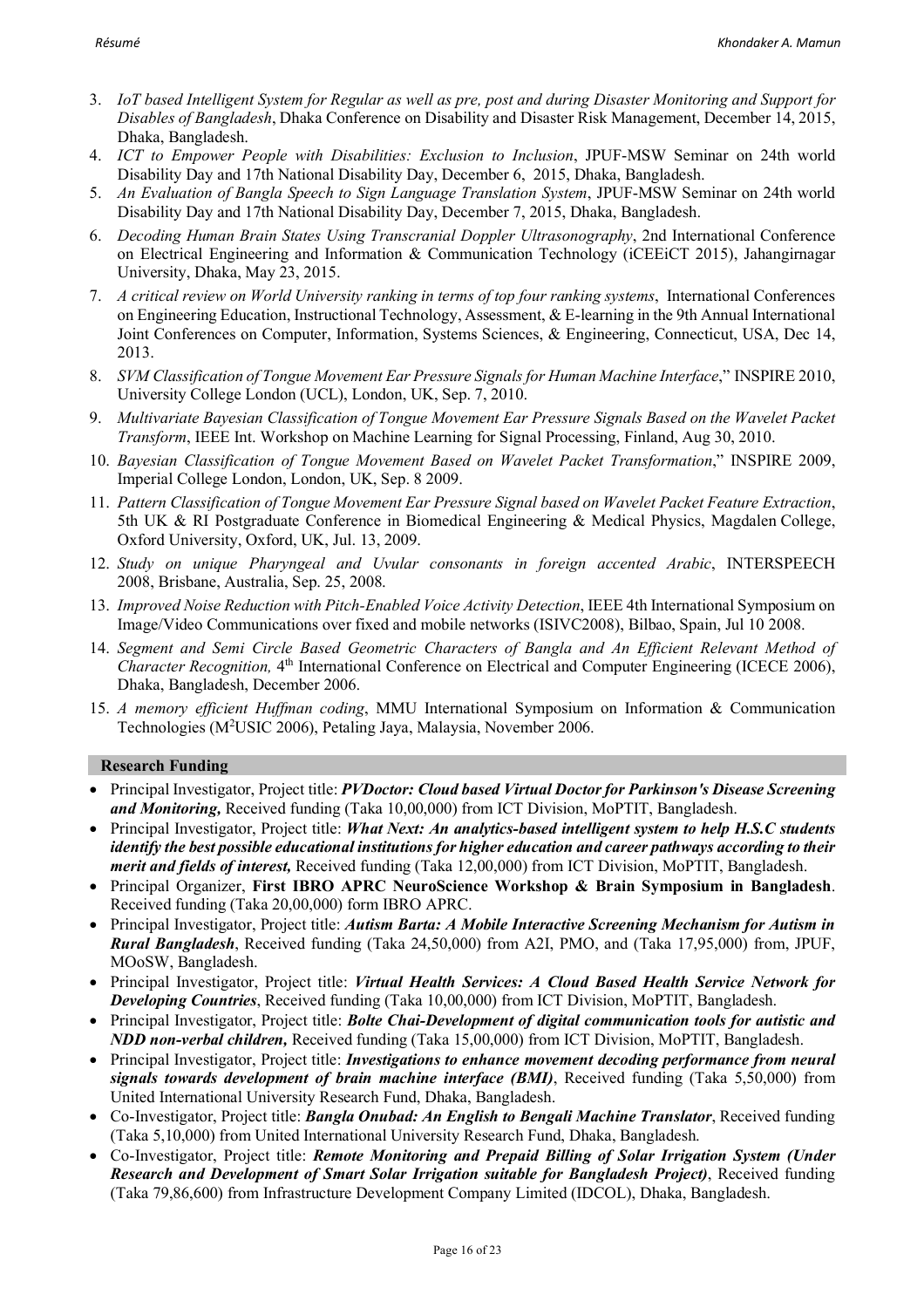- Investigator, Project title: *Dynamic topographic visualization and quantification of a multichannel surface EMG grid array*, Received funding (CD  $\bar{\$}$  25,000) from Natural Sciences and Engineering Research Council of Canada, Canada.
- Co-Principal investigator, Project title: *Smart Deep Brain Stimulator (SDBS): Towards Future Adaptive Brain Machine Brain Interface (BMBI) for Therapeutic Interventions of Parkinson and Other Motor Disorders*, Applied for funding (US \$ 6,00,000) to National Institutes of Health (NIH), USA in collaboration with principal investigator *Dr. Hai Deng*, Assistant Professor, Director of Sensor Research Lab, Department of Electronic and Computer Engineering, Florida International University, Miami, Florida, USA.
- Co-investigator, Project title: *A Wearable Fetal Movement Monitor for Prenatal Care in LIC Community Medicine*, Applied for funding (GBP 10,00,000) to Newton Fund, UK in collaboration with principal investigator *Dr. Ravi Vaidyanathan,* Senior Lecturer in Biomechatronics, Imperial College London (ICL), UK.

## **Professional Activities**

- 1. Chair, First IBRO APRC NeuroScience Workshop & Brain Symposium in Bangladesh (IBRO APRC 2017), Dhaka, Bangladesh from 23-27 September 2017
- 2. Track Co-Chair, Session Chair and Reviewer, Biomedical Engineering, and Member, Technical Committee, IEEE Region 10 Humanitarian Technology Conference (R10-HTC 2017), December 21-23, 2017, Dhaka, Bangladesh.
- 3. Track Co-Chair, Session Chair and Reviewer, Biomedical Engineering, and Member, Technical Committee, 4th International Conference on Advances in Electrical Engineering (ICAEE 2017), September 28-30, 2017, Dhaka, Bangladesh.
- 4. Founder Member and Chair, *IEEE Engineering in Medicine and Biology Society (EMBS)* Bangladesh section.
- 5. General Chair, International Conference on Medical Engineering, Health Informatics and Technology (MediTec 2016), Dhaka, Bangladesh from 17-18 December 2016
- 6. Track Co-Chair, Session Chair and Reviewer, Biomedical Engineering, and Member, Technical Committee, IEEE WIECon ECE 2015, Dhaka, Bangladesh.
- 7. Session Chair, Software Engineering, and Member, Technical Committee, ICCIT 2015, Dhaka, Bangladesh.
- 8. Session Chair, Biomedical Engineering, and Member, Organizing Committee, SKIMA 2014, Dhaka, Bangladesh.
- 9. Reviewer, *IEEE Robotics and Automation Magazine*
- 10. Reviewer, *Journal of Neural Engineering, IOP Publications*
- 11. Reviewer, *Future Generation Computing Systems, Elsevier*
- 12. Reviewer, *Journal NeuroEngineering and Rehabilitations, BMC*
- 13. Reviewer, *Journal of Computers in Human Behavior*, *Elsevier*
- 14. Reviewer, *2nd International Conference on Electrical Engineering and Information & Communication Technology (iCEEiCT 2015)*, Jahangirnagar University, Dhaka, May 23, 2015.
- 15. Reviewer, *Research Ethics Board*, Bloorview Research Institute, Holland Bloorview Kids Rehabilitation Hospital, University of Toronto, Toronto Canada
- 16. Reviewer, *Graduate Scholarship Program*, Bloorview Research Institute, Holland Bloorview Kids Rehabilitation Hospital, University of Toronto, Toronto Canada
- 17. Member, Program Committee, *IEEE Asia-Pacific World Congress on Computer Science and Engineering 2014 (IEEE APWC on CSE 2014),* Fiji, November 4-5, 2014.
- 18. Reviewer, *IEEE International Conference on Electrical and Computer Engineering (ICECE 2014)*, Dhaka, Bangladesh, December 20-22, 2014.
- 19. Reviewer, *The IEEE RAS/EMBS International Conference on Biomedical Robotics and Biomechatronics (BioRob 2014)*, Brazil, August 12-15, 2014.
- 20. Reviewer, *IEEE/RSJ International Conference on Intelligent Robots and Systems (IROS 2014)*, Chicago, USA, September 14–18, 2014.
- 21. Reviewer, *The 9th Annual International Joint Conferences on Computer, Information, Systems Sciences, & Engineering (CISSE 2013)*, University of Bridgeport, USA, December 12-14, 2013.
- 22. Reviewer, *IEEE/RSJ International Conference on Intelligent Robots and Systems (IROS 2013)*, Tokyo, Japan, November 3-7, 2013.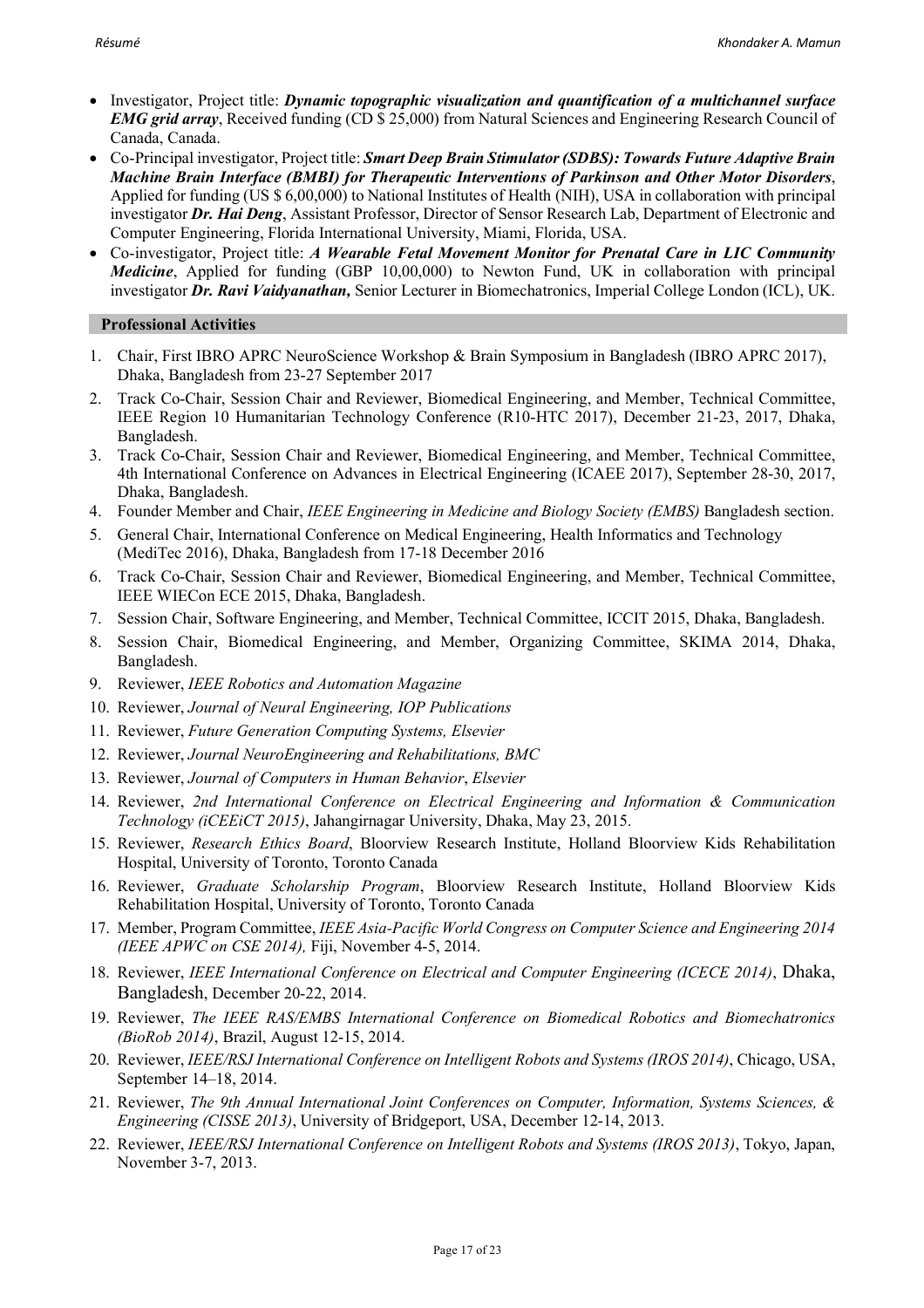- 23. Reviewer and Judge, *The 7th Annual Anne & David Ward Summer Student Research Day*, Bloorview Research Institute, Holland Bloorview Kids Rehabilitation Hospital, University of Toronto, Toronto Canada, July 23, 2013.
- 24. Reviewer, *The 8th International Workshop on Systems, Signal Processing and their Applications (WOSSPA2013)*, Algiers, Algeria, 12-15 May 2013.
- 25. Reviewer, *The Second International Conference on e-Technologies and Networks for Development (ICeND 2013)*, Kuala Lumpur, Malaysia, March 4-6, 2013
- 26. Reviewer, *The IEEE RAS/EMBS International Conference on Biomedical Robotics and Biomechatronics (BioRob 2012)*, Italy, June 24-27, 2012.
- 27. Reviewer, *Public Journal of {Engineering, Electrical Engineering, Medicine, Biology}*, (www.PublicJournals.org).
- 28. Editorial board member, *Lecture Notes in Information Science and Technology* (http://orslib.org/lnist/editorialboard.html).
- 29. Member, International Program Committee, *The 2nd International Conference on Informatics, Electronics & Vision (ICIEV 2013)*, May 17-18, 2013, Dhaka, Bangladesh.
- 30. Member, Steering Committee, *Southampton Neurosciences Group (SoNG)*, University of Southampton, UK, 2011-2012.

#### **Conference / Workshop Attended**

- 1. International Conference on Networking Systems and Security (4th NSysS) on December 18-20, 2017.
- 2. IBRO APRC NeuroScience Workshop & Brain Symposium, Bangladesh, September 23-27, 2017.
- 3. ICCIT 2016, Dhaka, Bangladesh, December 18- 20, 2016.
- 4. MediTec 2016, Dhaka, Bangladesh, December 17- 18, 2016.
- 5. IBRO APRC Associate School of NeuroScience, Thailand, July 4-8, 2016.
- 6. ICCIT 2015, Dhaka, Bangladesh, December 21- 23, 2015.
- 7. IEEE WIECon ECE 2015, Dhaka, Bangladesh, December18- 19, 2015.
- 8. Dhaka Conference on Disability and Disaster Risk Management, Dhaka, Bangladesh, December12- 13, 2015.
- 9. iCEEiCT 2015, Jahangirnagar University, Dhaka, May 21-23, 2015.
- 10. PMCN 2015, Dhaka, Bangladesh, February 19-20, 2015.
- 11. SKIMA 2014, Dhaka, Bangladesh, December 19-21, 2014.
- 12. Annual BRI Symposium 2013, Holland Bloorview Kids Rehabilitation Hospital, Toronto, Canada, Nov 12, 2013.
- 13. Engineering Global Health Symposium, University of Toronto, Canada, May 3, 2013.
- 14. Annual BRI Symposium 2012, Holland Bloorview Kids Rehabilitation Hospital, Toronto, Canada, Nov 13, 2012.
- 15. SoNG Meeting 2011, University of Southampton, Southampton, UK, Sep 22, 2011.
- 16. SET for BRITAIN 2011, House of Commons, London, UK, March 14, 2011.
- 17. INSPIRE 2010, University College London (UCL), London, UK, Sep 6-8, 2010.
- 18. SoNG Meeting 2010, University of Southampton, Southampton, UK, Sep 23, 2010.
- 19. MLSP 2010, Kittila, Finland, Aug 29- Sep 1, 2010.
- 20. CINN Summer School in Cognitive Neurodynamics 2010, CINN, University of Reading, UK, July 9-16, 2010
- 21. Brain Products Workshop on EEG & TMS and EEG & fMRI, CINN, University of Reading, UK, July 7-8, 2010
- 22. Signal Processing for Cochlear Implants, Short course, ISVR, University of Southampton, UK, April 13-15, 2010
- 23. Mathematical Neuroscience 2010, Edinburgh, UK, Apr 19-21, 2010.
- 24. The MathWorks Customized Course on MATLAB, University of Southampton, UK, Dec 14-15, 2009.
- 25. INSPIRE 2009, Imperial College London, London, UK, Sep 21-23 2009.
- 26. BSA short papers meeting, University of Southampton, Southampton, UK, Sep 17-18, 2009.
- 27. PGBioMed 2009, Oxford University, Oxford, UK, Jul 12-14, 2009.
- 28. INTERSPEECH 2008, Brisbane, Australia, Sep 22-26, 2008.
- 29. ISIVC 2008, Bilbao, Spain, Jul 9-11, 2008.
- 30. ICECE 2006, Dhaka, Bangladesh, Dec 19-21, 2006.
- 31. ICCIT 2006, Dhaka, Bangladesh, Dec 21-23, 2006.
- 32. M2USIC 2006, Petaling Jaya, Malayasia, Nov 16-17, 2006.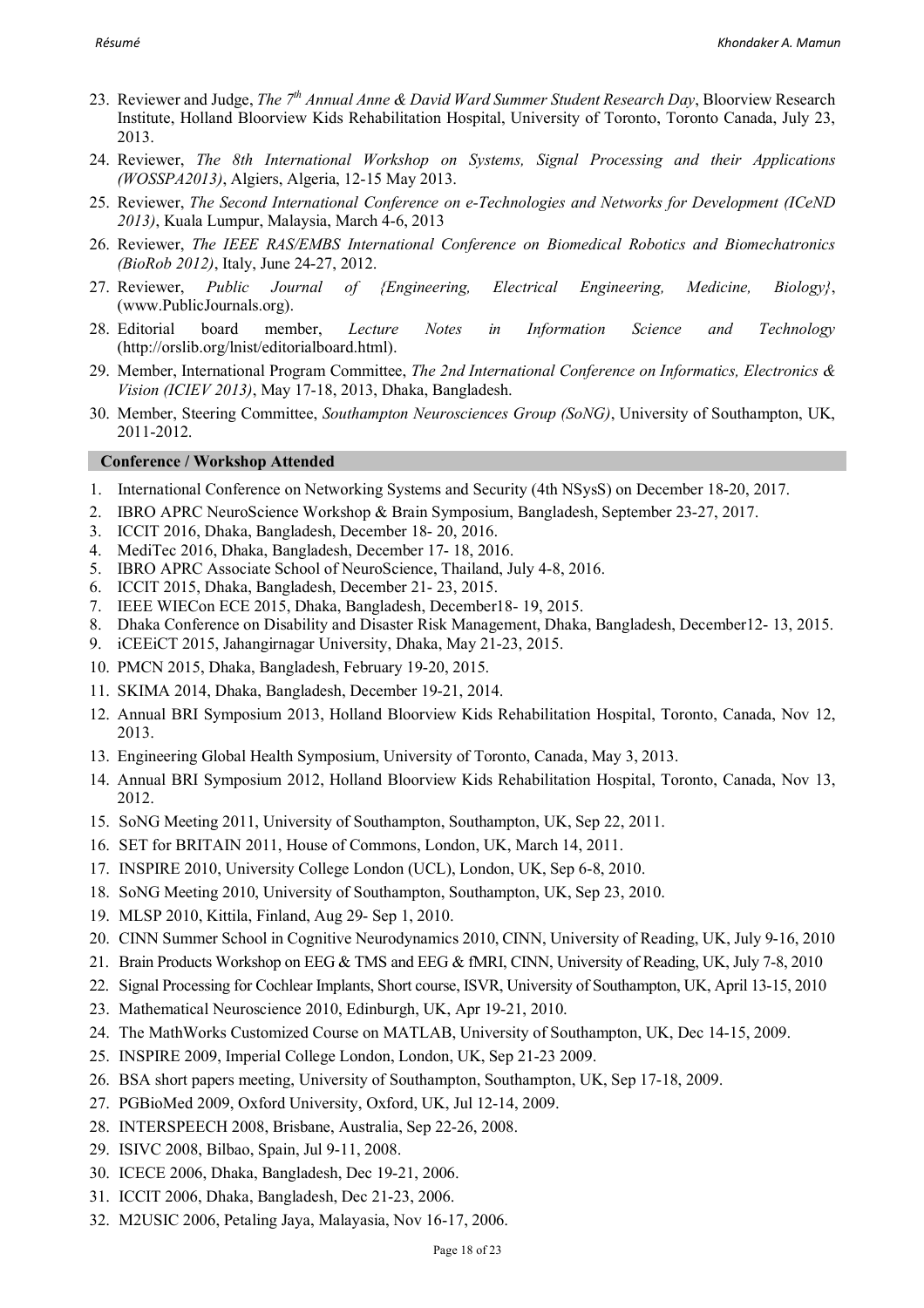- 33. ICEECE 2003, Dhaka, Bangladesh, Dec 22-24, 2003.
- 34. ICCIT 2002, Dhaka, Bangladesh, Dec 27-28, 2002.

## **Courses Taught**

- *Undergraduate level*: Programming Language (C, C++, Java), Data Structures and Algorithms, Computer Networks, Computer Architecture, Numerical Methods, Discrete Mathematics, Digital Logic Design, Digital System Design, Information System Design, Software Engineering, Software Development Lab, Database Management (Lab using Oracle), Control System, Signal Processing, Pattern classification, Computing using Python, Modelling and Computing, Building a Tech Startup.
- *Graduate level*: Signal Processing, Pattern Classification, Assistive Technologies, Matlab, Research Methods, Human Computer Interactions, Advanced Intelligent Systems.
- *PhD level*: Research methods and presentation skills.
- *Professional*: Cisco Certified Network Associate (CCNA), Wireless LAN.

#### **Student Thesis/Project Supervision/Co-Supervision**

#### *Graduate students*

## **Florida International University, USA**

2013 – Mohammad Saiful Islam, *PhD Candidate*, Department of Electrical and Computer Engineering, Proposed Thesis Title: Development of an intelligent brain machine interface system for close loop deep brain stimulations, co-supervising with Dr. Hai Deng.

#### **University of Toronto, Canada**

- 2012 2013 Bassma Ghali, *PhD*, Institute of Biomaterials and Biomedical Engineering, Thesis Title: Variability of handwriting biomechanics: a focus on grip kinetics during signature writing, (Co-supervised the research work).
- 2012 2013 Jie Lu, *Master of Applied Science*, Institute of Biomaterials and Biomedical Engineering, Thesis Title: Development and evaluation of an online Transcranial Doppler Ultrasonographic brain-computer interface for communication
- 2012 2013 Eric Wan, *Master of Applied Science*, Department of Electrical and Computer Engineering, Thesis Title: Automatic Detection of Selective Auditory Attention via Transient Evoked Otoacoustic Emissions
- 2012 2013 Winston De Armas, *Masters of Health Science*, Institute of Biomaterials and Biomedical Engineering, Thesis Title: Vocal Frequency Estimation and Voicing State Prediction with Surface EMG Pattern Recognition

## **United International University, Bangladesh**

2014 – Mr. Md. Ariful Islam, Thesis Title: Design and Development of Smart application for Diabetes Awareness, Prevention and Management

Mr. Bipul Kumar Dey, Thesis Title: Access to ATM services for Person with Disabilities

Ms. Rebeca Sultana, Thesis Title: A Study on Automated Credit Scoring System

Mr. G. M. Monjur Morshed Mridha, Thesis Title: A mobile (Smart-phone or Tablet) based interactive, community-based automated tool for screening autism

Ms. Tanzina Hossain, Thesis Title: An Investigation of Mobile Health Applications for Developing Countries

Ms. Thanjida Akhter, Thesis Title: A Study on ICT to empower people with Disabilities in developing countries

Ms. Samira Muntaha, Thesis Title: An Evaluation of Impacts of Online or Distance Learning in developing countries

Mr. Md. Zea-ul Islam Khan, Thesis Title: Development of Brain Machine Interface for Mobile Applications

## *Undergraduate Students*

## **Ahsanullah University of Science and Technology, Bangladesh**

2015 - 2016 Group of 4 students, Final year thesis, Bachelor of Computer Science and Engineering, Topic: Transcranial Doppler based Neuro-imaging and Mental States Decoding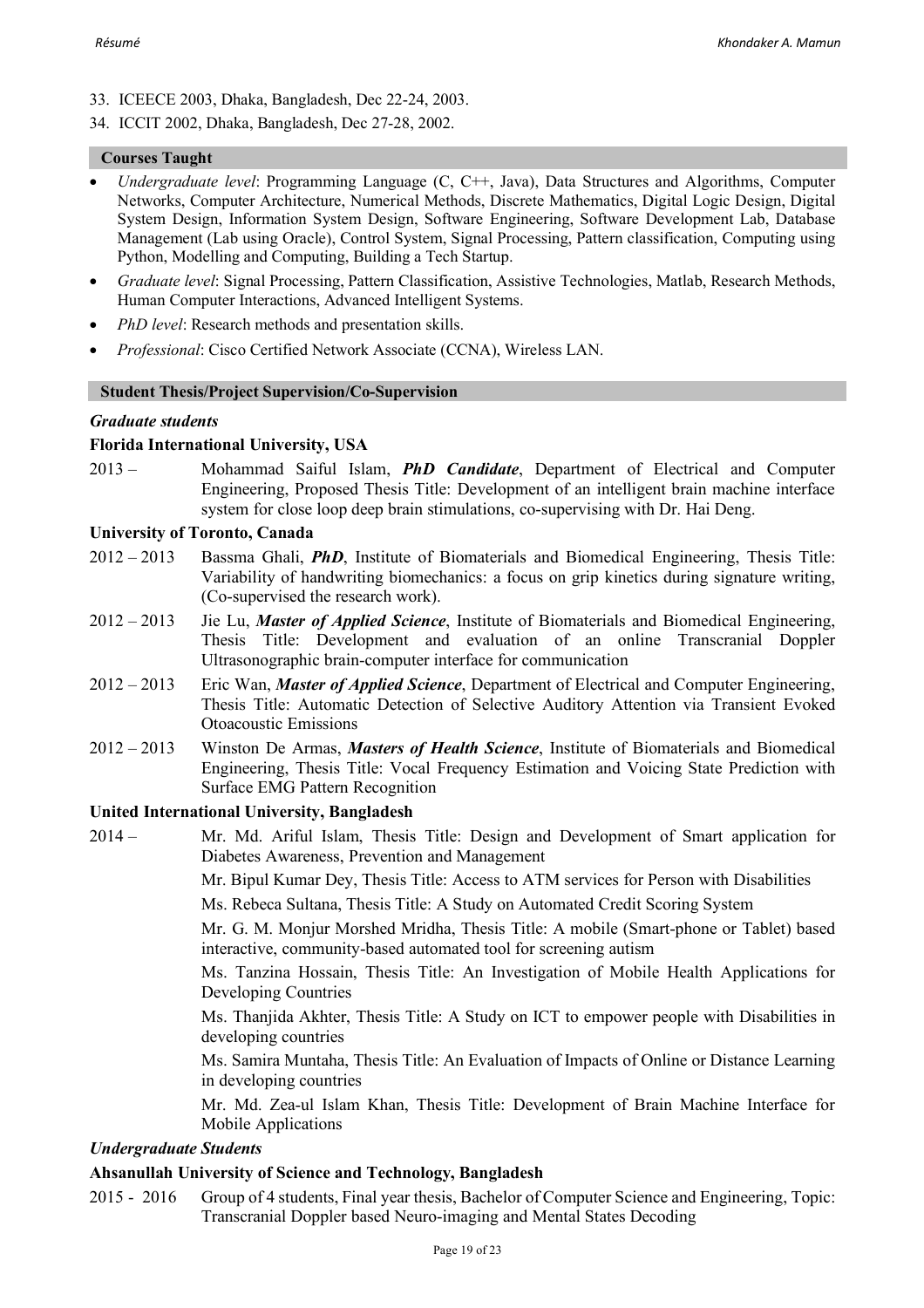- 2015 2016 Group of 4 students, Final year thesis, Bachelor of Computer Science and Engineering, Topic: Development of low cost pulse oximeter for health monitoring
- 2013- 2014 Group of 4 students, Final year thesis, Bachelor of Computer Science and Engineering, Topic: An extensive review of world university ranking system and Bangladesh perspective
- 2013- 2014 Group of 4 students, Final year thesis, Bachelor of Computer Science and Engineering, Topic: A proposal for ranking higher education institutions: A case study for Bangladesh
- 2006- 2007 Group of 4 students, Final year thesis, Bachelor of Computer Science and Engineering, Topic: A study to simulate AI character for interactive computer games

## **Military Institute of Science and Technology, Bangladesh**

- 2017 2018 Group of 4 students, Final year thesis, Bachelor of Computer Science and Engineering, Topic: Strategy for Digital Healthcare System to Improve Healthcare Service Delivery for Sustainable Digital Bangladesh
- 2017 2018 Group of 4 students, Final year thesis, Bachelor of Computer Science and Engineering, Topic: Development of an Intelligent Platform to Digitize Marriage, Empower Married Couple for Life and Family Wellbeing Towards Digital Bangladesh
- 2016 2017 Group of 4 students, Final year thesis, Bachelor of Computer Science and Engineering, Topic: mHealth Application to Empower Community Health Service for Married Couple: Challenges and Opportunities
- 2014 2015 Group of 4 students, Final year thesis, Bachelor of Computer Science and Engineering, Topic: A review on Diabetes Patient Lifestyle Management Using Mobile Application

## **United International University, Bangladesh**

- 2017 2018 Group of 4 students, Final year thesis, Bachelor of Computer Science and Engineering, Topic: Development of a Virtual Eye Examining Application
- 2017 2018 Group of 4 students, Final year thesis, Bachelor of Computer Science and Engineering, Topic: Development of a Game based Brain-Machine Interface System
- 2016 2017 Group of 4 students, Final year thesis, Bachelor of Electrical and Electronic Engineering, Topic: Development of a Brain-Machine Interface System
- 2015 2016 Group of 4 students, Final year thesis, Bachelor of Electrical and Electronic Engineering, Topic: Low cost blood sugar monitoring
- 2015 2016 Group of 4 students, Final year thesis, Bachelor of Electrical and Electronic Engineering, Topic: Low cost health monitoring system
- 2015 2016 Group of 4 students, Final year thesis, Bachelor of Electrical and Electronic Engineering, Topic: Smart home for independent living
- 2015 2016 Group of 4 students, Final year thesis, Bachelor of Electrical and Electronic Engineering, Topic: Communication aid for non-verbal kids
- 2014- 2015 Group of 4 students, Final year thesis, Bachelor of Electrical and Electronic Engineering, Topic: Tongue Movement Ear Pressure signals for developing assistive HMI

## *Undergraduate internship/summer students*

## **University of Toronto, Canada**

- 2014 Melodie Therme, Polytech Grenoble, France Project: Physiological measures of coaching responses: Solution-Focused coaching and Problem-Based coaching.
- 2014 Laura M. C. Moreno, Escuela de Ingeniería de Antioquia (EIA) Universidad CES, Colombia Project: Tongue Movement Accelerometer for access communications
- 2013 Stephanie Chan, McMaster University, Canada Project: Tongue Movement Accelerometer: An alternative access pathway
- 2013 Elizabeth Nguyen, Ryerson University, Canada Project: Dynamic topographic visualization and quantification of a multichannel surface EMG grid array
- 2013 Tracy Wong, The Chinese University of Hong Kong, Hong Kong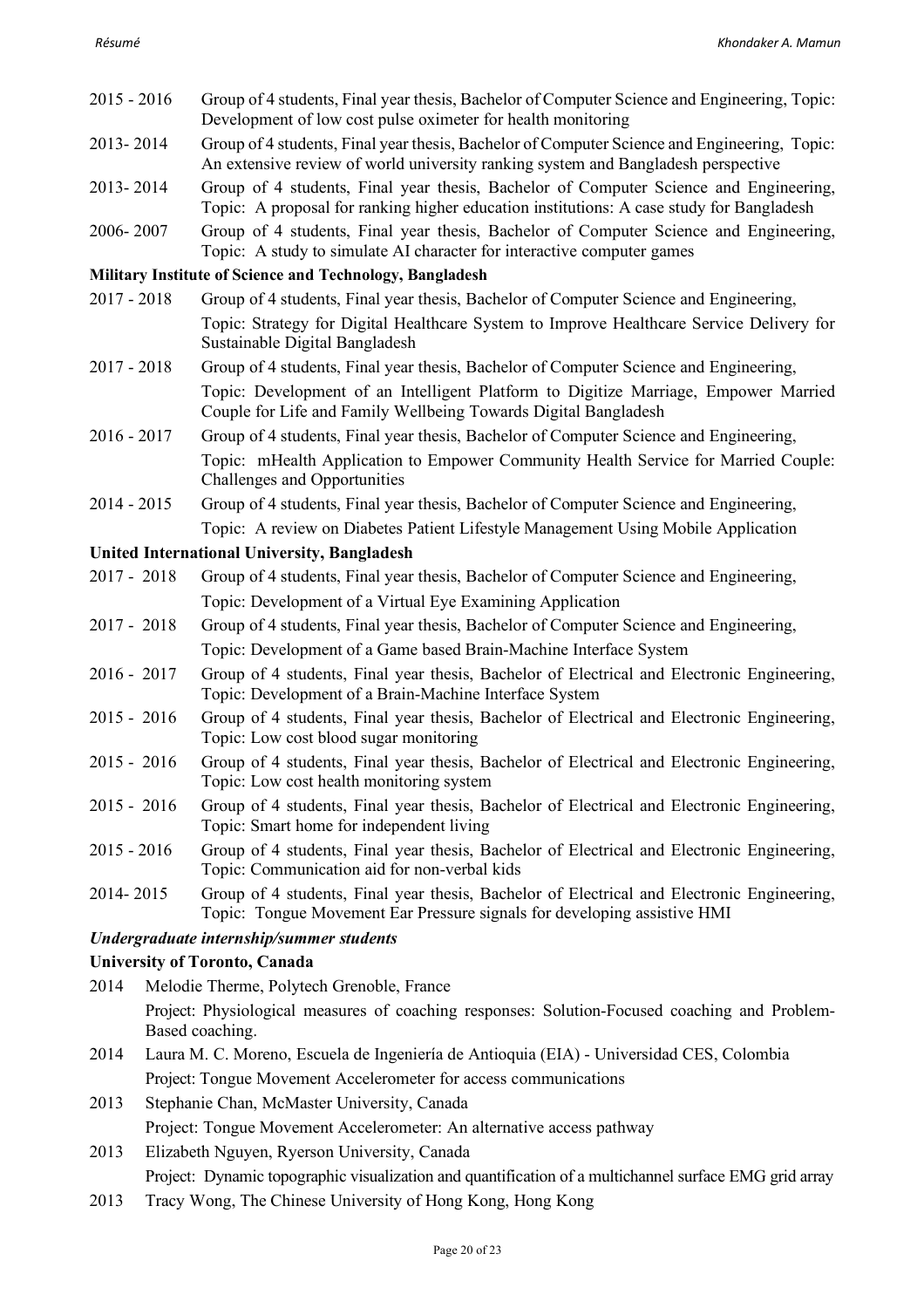Project: Characterizing physiological pattern of peripheral nervous system for activity engagement in youth with severe disabilities

2012 Adeel Alam, University of Toronto, Canada Project: Tongue Switch: An assistive access pathway

## **Thesis/Project Examination**

## *Graduate students*

## **Bangladesh University Engineering and Technology (BUET), Bangladesh**

- 2017 Farhad Hossain, *MSc in ICT*, Institute of Information and Communication Technology, Thesis Title: A Direction-Sensitive Fall Detection System Using Single 3D Accelerometer and Learning Classifier
- 2017 Md. Nazimul Haque, *MSc in CSE*, Department of Computer Science and Engineering, Thesis Title: Polynomial Time Approximation Scheme for Efficient Execution of Stream Graphs on Multicores
- 2018 Paramita Basak Upama, *MSc in ICT*, Institute of Information and Communication Technology, Thesis Title: Prediction of Protein Subcellular Localization using Machine Learning

## **United International University, Bangladesh**

- 2017 Rianon Zaman, *MSc in CSE*, Department of Computer Science and Engineering, Thesis Title: Optimization Models for Smart Grids DNA-Binding Protein Prediction Using HMM Profile Based Features
- 2017 Md. Fasihul Kabir, *MSc in CSE*, Department of Computer Science and Engineering, Thesis Title: Bangla Text Document Categorization
- 2017 Sujata Baral, *MSc in CSE*, Department of Computer Science and Engineering, Thesis Title: Sequencing of Cyclic Peptides Using Hybrid ACO
- 2016 Jannatul Ferdous, *MSc in CSE*, Department of Computer Science and Engineering, Thesis Title: Optimization Models for Smart Grids
- 2015 Shanjida Khatun, *MSc in CSE*, Department of Computer Science and Engineering, Thesis Title: A Novel Genetic Operator for Discovering Diverse-Frequent Patterns
- 2015 Bushra Ferdousi, *MSc in CSE*, Department of Computer Science and Engineering, Thesis Title: Cough Detection using Speech Analysis
- 2015 Muhammad Shakil Pervez, *MSc in CSE*, Department of Computer Science and Engineering, Thesis Title: Feature Selection and Intrusion Classification in NSL-KDD Cup Dataset Employing SVMs
- 2015 Tanzila Akter Bably, *MSc in CSE*, Department of Computer Science and Engineering, Thesis Title: Effect of HMM States on Bangla Automatic Speech Recognition
- 2015 Shaib Ahmed, *MSc in CSE*, Department of Computer Science and Engineering, Thesis Title: Ensemble Approach for Improving Generalization Ability of Neural Networks

## **Courses Completed during Academic Degrees**

## **PhD in Biomedical Engineering**

Signal Processing, Pattern Classification, Machine learning, Adaptive Methods, Research Methods, Project Development, Biomedical Applications of Signal Processing, Neuroscience, Systems Neuroscience.

## **M. Sc. in Computer Science and Engineering Courses**

Multimedia Systems, Computational Geometry, Graph Theory, Distributed Computing System, Advanced Database System, Fuzzy System.

## **B. Sc. in Computer Science and Engineering Courses**

Algorithms, Data Structures, Artificial Intelligence, Programming Language-I(C-Programming), Programming Language-II(C++ Programming), Software Development Lab (C, JAVA), Computer Networks, Network programming, Compiler construction, Computer Architecture, Operating Systems, Numerical Methods, Discrete Mathematics, Digital System Design, Digital Logic Design, VLSI Design, Data Communications, Microprocessor, Computer Interfacing, Digital electronics and pulse techniques, Databases, Information System Design, Software Engineering, Computer Graphics(Lab using OpenGL), Advanced Database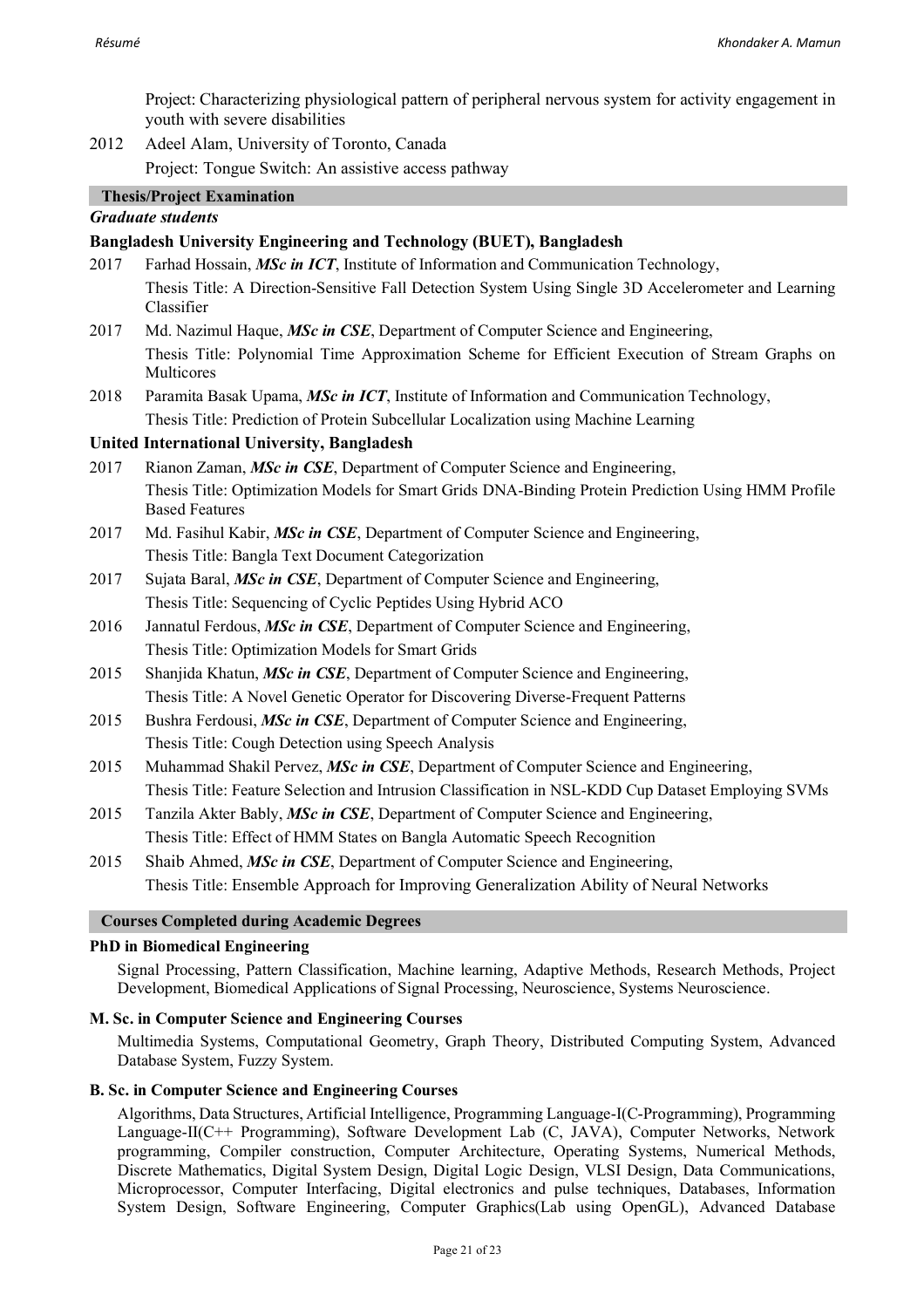Management(Lab using Oracle), Mathematical Analysis for Computer Science, Introduction to Theoretical Computer Science, Basic Electrical Engineering, Electronic Devices & Circuits, Electrical Drives & Instrumentation, Mathematics-I, II, III, IV (Differential Calculus, Co-ordinate Geometry, Integral Calculus, Ordinary Differential Equations, Complex Variable, Laplace Transforms, Statistics, Matrices, Vector and Fourier Analysis), Physics, Chemistry, English, Economics, Accounting, Sociology, Industrial Management.

#### **Co-curricular Activities**

- 1. Member, The Spectrum of Science Roadshow, Outreach program of ISVR, University of Southampton, UK, 2010
- 2. PhD Student Representative, Human Science Group, ISVR, University of Southampton, 2010-2011.
- 3. PhD Student Representative, HABC, Human Science Group, ISVR, University of Southampton, 2008-2010
- 4. President, Bangladeshi Student Sociaty, University of Southampton, 2008-2009
- 5. Executive Committee Member, Institute of Engineer's Bangladesh (IEB), Riyadh, Saudi Arabia, 2007-2008.
- 6. Committee Member, Cisco Networking Academy Program (CNAP), United International University (UIU), 2007.
- 7. Committee Member, Cisco Networking Academy Program (CNAP), Ahsanullah University of Science and Technology (AUST), 2004-2007.
- 8. Student Advisor, Department of Computer Science & Engineering, Ahsanullah University of Science and Technology (AUST), 2003-2007.
- 9. Coach, Ahsanullah University of Science and Technology (AUST) programming Contest Team, 2003-2007, Team participated at ACM-ICPC 2004 (Dhaka), ACM-ICPC 2005 (Dhaka), NCPC 2005 (Dhaka), EWUIPC 2006 (Dhaka), ACM-ICPC 2006 (Dhaka), DIU-IUPC 2007 (Dhaka).
- 10. Organizing Member, Intra AUST Programming Contest (IAPC), Ahsanullah University of Science and Technology (AUST), 2003-2007.
- 11. Team Leader, Ahsanullah University of Science and Technology (AUST) Flood Relief Distribution Team, 2004.
- 12. Member, AUST Computer Club, Ahsanullah University of Science and Technology (AUST), 1998-2002.
- 13. Team Manager, 1st and 2nd AUST intra-CSE cricket tournament, Ahsanullah University of Science and Technology (AUST), 1999, 2000.
- 14. Member, Science and Technology, Nongalkot Student Welfare Association, Dhaka, Bangladesh, 2000-2001.

## **Research Collaborations**

- 1. *Dr. Tom Chau*, Professor, Institute of Biomaterials & Biomedical Engineering, University of Toronto and Vice President, Research & Director, Bloorview Research Institute, Canada Research Chair in Pediatric Rehabilitation Engineering, Holland Bloorview Kids Rehabilitation Hospital, Toronto, Canada
- 2. *Dr. Hai Deng*, Assistant Professor, Director of Sensor Research Lab, Department of Electronic and Computer Engineering, Florida International University, Miami, Florida, USA
- 3. *Dr. Shouyan Wang*, Professor of Biomedical Engineering, Director of Biomedical Electronics Department, Suzhou Institute of Biomedical Engineering and Technology (SIBET), Chinese Academy of Sciences, Suzhou, China
- 4. *Dr. Ravi Vaidyanathan*, Senior Lecturer in Biomechatronics, Department of Mechanical Engineering, Imperial College London, London, UK
- *5. Dr. Ghulam Muhammad*, Associate Professor, Department Computer Engineering, College of Computer and Information Sciences, King Saud University, Riyadh, Saudi Arabia

#### **Personal Data**

- Date of birth: October 5, 1980.
- Nationality: Bangladeshi (by birth).
- Marital Status: Married.

Permanent Address: Village: Patower, Police Station: Nangalkot, District: Comilla, Bangladesh

## **References**

1. **Dr. Tom Chau**

Vice President, Research & Director, Bloorview Research Institute, Holland Bloorview Kids Rehabilitation Hospital Professor, Institute of Biomaterials & Biomedical Engineering, University of Toronto 150 Kilgour Road, Toronto, Ontario, M4G 1R8, Canada